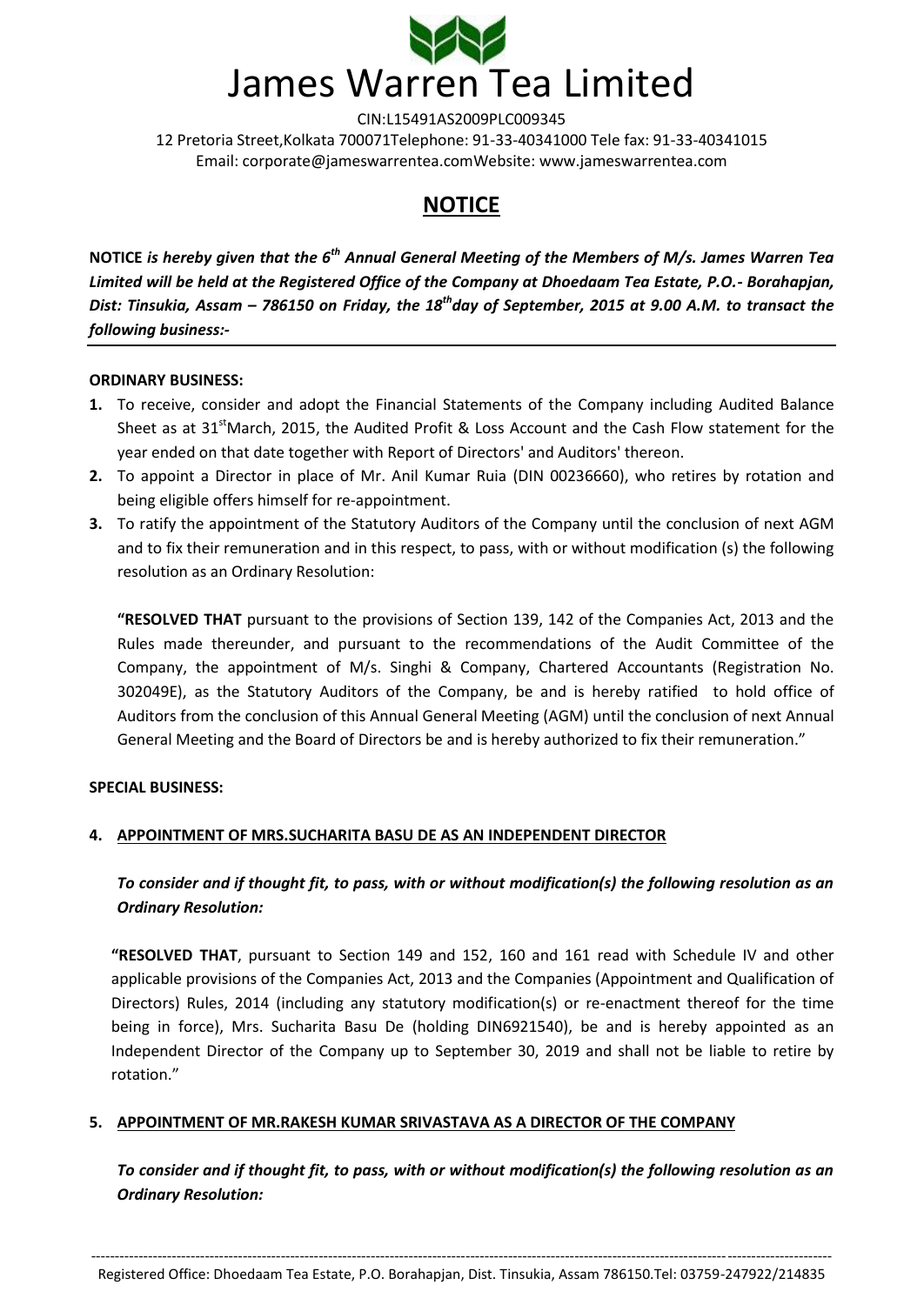

**"RESOLVED THAT**, pursuant to Section 152, 160 and 161 and other applicable provisions of the Companies Act, 2013 and the Companies (Appointment and Qualification of Directors) Rules, 2014 (including any statutory modification(s) or re-enactment thereof for the time being in force), Mr. Rakesh Kumar Srivastava (holding DIN 07225856), be and is hereby appointed as a Director of the Company who shall be liable to retire by rotation."

#### **6. APPOINTMENT OF MR. RAKESH KUMAR SRIVASTAVA AS AWHOLETIME DIRECTOR**

*To consider and if thought fit, to pass, with or without modification(s) the following resolution as a Special Resolution:*

"**RESOLVED THAT** in accordance with the provisions of Sections 196, 197, 198, 203 read with Schedule V and/or any other applicable provisions of the Companies Act, 2013, and the Companies (Appointment and Remuneration of Managerial Personnel) Rules, 2014 (including any statutory modification(s) or re-enactment thereof for the time being in force), the approval of the Company be and is hereby accorded for the appointment of Mr. Rakesh Kumar Srivastava(holding DIN 07225856), as a Whole-time Director of the Company and also designated as Key managerial personnel (KMP) for a period of 3 (Three) years with effect from July 8, 2015,on such terms and conditions including remuneration, as set out in the statement annexed to the notice convening this meeting as recommended by the Nomination and Remuneration Committee and approved by the Board of Directors.

**RESOLVED FURTHER THAT** as a Whole-time Director of the Company, Mr. Rakesh Kumar Srivastava shall be responsible for operation and other functions of the Company and shall be accountable to the Board, subject to the overall superintendence, direction and control of the Board.

**RESOLVED FURTHER THAT** the Board of Directors of the Company be and is hereby authorised to do all acts and take all such steps as may be necessary, proper or expedient to give effect to this resolution."

## **7. RE-APPOINTMENT OF MR.AKHIL KUMAR RUIA AS A WHOLETIME DIRECTOR**

# *To consider and if thought fit, to pass, with or without modification(s) the following resolution as a Special Resolution:*

"**RESOLVED THAT** in accordance with the provisions of Sections 196, 197, 198 read with Schedule V and/or any other applicable provisions of the Companies Act, 2013, and the Companies (Appointment and Remuneration of Managerial Personnel) Rules, 2014 (including any statutory modification(s) or reenactment thereof for the time being in force)and subject to approval of the Central Government and/or any such other consents, permissions and approvals as may be necessary, the approval of the Company be and is hereby accorded for the re-appointment of Mr. Akhil Kumar Ruia(holding DIN 03600526), as a Whole-time Director of the Company for a period of 3 (Three) years with effect from July 1, 2015 on such terms and conditions including payment of remuneration, irrespective of any profits not being adequate for payment of such remuneration in any financial year during the tenure of his re-appointment, as set out in the Statement annexed to the notice convening this meeting and on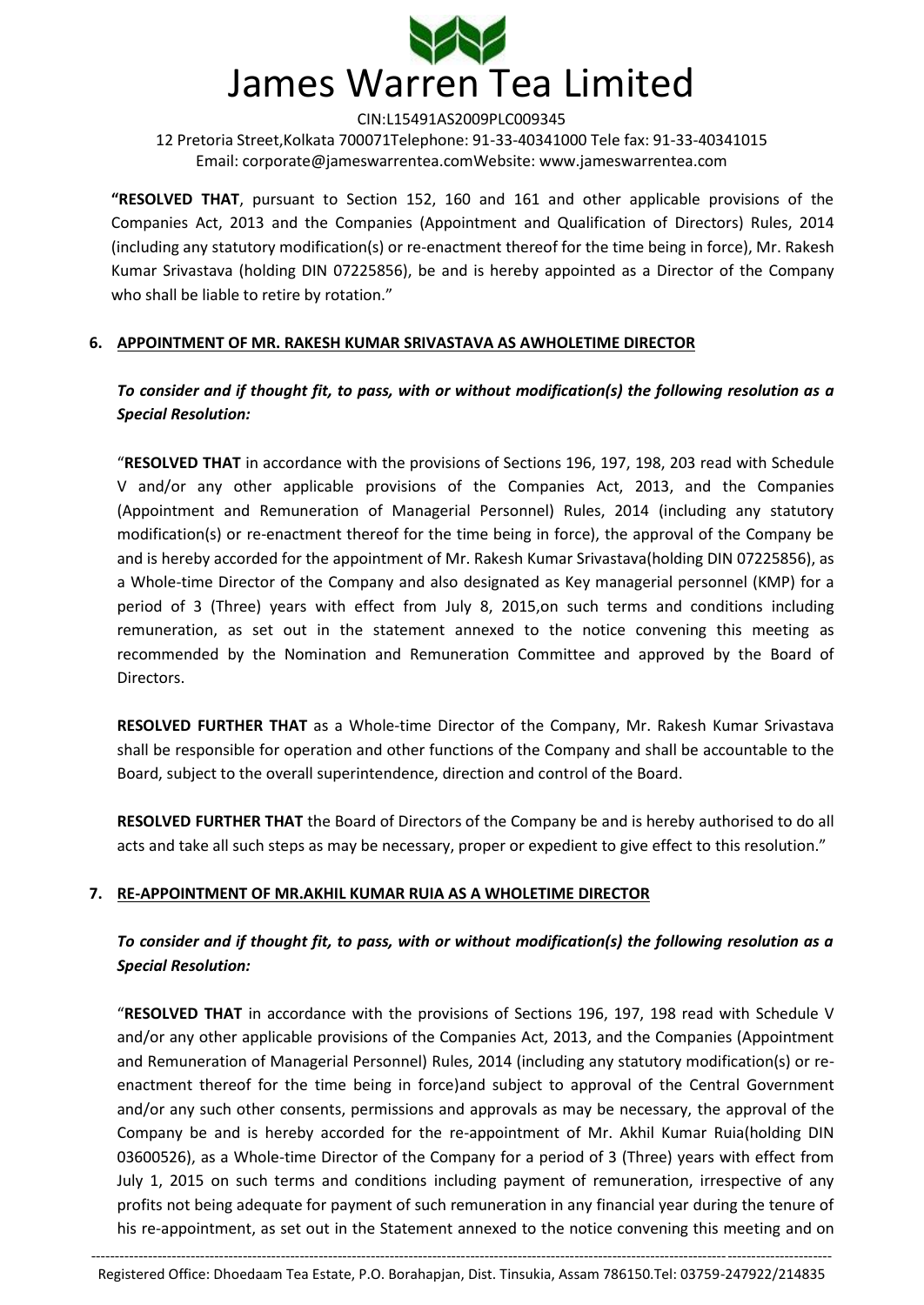

such remuneration and other terms as recommended by the Remuneration Committee and approved by the Board of Directors.

**RESOLVED FURTHER THAT** as a Whole-time Director of the Company, Mr. Akhil Kumar Ruia shall be responsible for operation and other functions of the Company and shall be accountable to the Board, subject to the overall superintendence, direction and control of the Board.

**RESOLVED FURTHER THAT** the Board of Directors of the Company be and is hereby authorised to do all acts and take all such steps as may be necessary, proper or expedient to give effect to this resolution."

## **8. RE-APPOINTMENT OF MR.ANKIT GOVIND RUIA AS A WHOLETIME DIRECTOR**

*To consider and if thought fit, to pass, with or without modification(s) the following resolution as a Special Resolution:*

"**RESOLVED THAT** in accordance with the provisions of Sections 196, 197, 198 and Schedule V and other applicable provisions of the Companies Act, 2013, and the Companies (Appointment and Remuneration of Managerial Personnel) Rules, 2014 (including any statutory modification(s) or reenactment thereof for the time being in force) and subject to approval of the Central Government and/or any such other consents, permissions and approvals as may be necessary, the approval of the Company be and is hereby accorded for the re-appointment of Mr. Ankit Govind Ruia(holding DIN 05195831), as a Whole-time Director of the Company for a period of 3 (Three) years with effect from July 1, 2015,on such terms and conditions, including payment of remuneration, irrespective of any profits not being adequate for payment of such remuneration in any financial year during the tenure of his re-appointment, as set out in the Statement annexed to the notice convening this meeting and on such remuneration and other terms as recommended by the Remuneration Committee and approved by the Board of Directors.

**RESOLVED FURTHER THAT** as a Wholetime Director of the Company, Mr. Ankit GovindRuia shall be responsible for operation and other functions of the Company and shall be accountable to the Board, subject to the overall superintendence, direction and control of the Board.

**RESOLVED FURTHER THAT** the Board of Directors of the Company be and is hereby authorised to do all acts and take all such steps as may be necessary, proper or expedient to give effect to this resolution."

## **9. APPROVAL OF REMUNERATION OF COST AUDITOR**

# *To Consider and if thought fit, to pass with or without modification(s) the following resolution as an Ordinary Resolution :*

**"RESOLVED THAT** pursuant to the provisions of Section 148 and all other applicable provisions of the Companies Act, 2013 and the Companies (Audit and Auditors) Rules, 2014 (including any statutory modification(s) or re-enactment thereof, for the time being in force), the Cost Auditors appointed by the Board of Directors of the Company, to conduct the audit of the cost records of the Company for the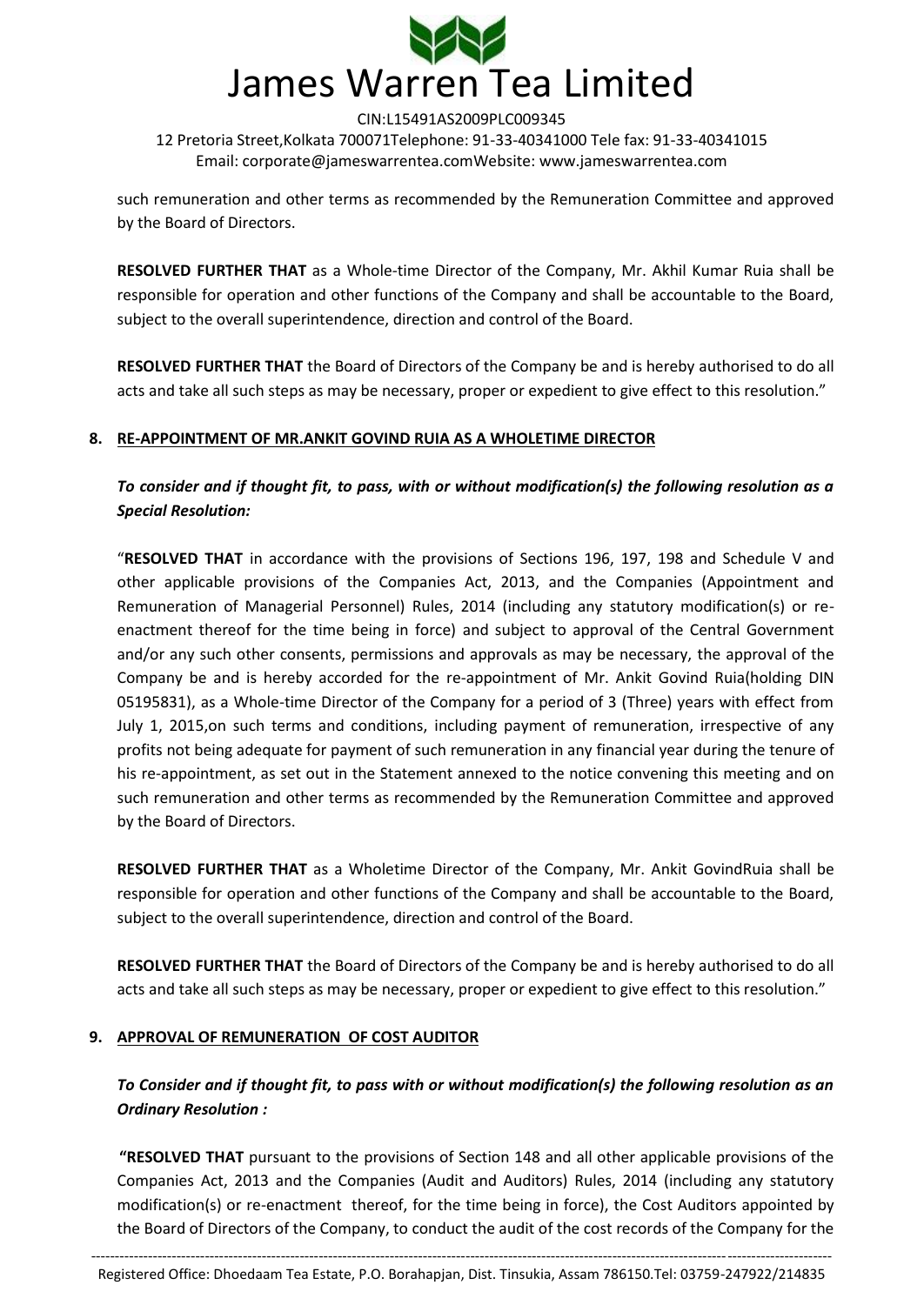

financial year ending March 31, 2016, be paid the remuneration as set out in the Statement annexed to the Notice convening this Meeting.

**RESOLVED FURTHER THAT** the Board of Directors of the Company be and is hereby authorised to do all acts and take all such steps as may be necessary, proper or expedient to give effect to this resolution."

> *By Order of the Board of Directors For JAMES WARREN TEA LIMITED Sd/- VikramSaraogi Company Secretary*

*Place: Kolkata Date :July 8,*2015

#### *Notes:*

- *1. The Statement pursuant to Section 102 (1) of the Companies Act, 2013 with respect to the special business set out in the Notice is annexed. The profile of the Directors seeking appointment/reappointment, as required in terms of Clause 49 of the Listing Agreement entered with the Stock Exchange is annexed hereto and forms part of this Notice.*
- *2. A MEMBER ENTITLED TO ATTEND AND VOTE AT THE AGM IS ENTITLED TO APPOINT A PROXY TO ATTEND AND VOTE IN THE MEETING INSTEAD OF HIMSELF / HERSELF, AND THE PROXY NEED NOT BE A MEMBER OF THE COMPANY.*
- *3. The instrument appointing the proxy duly completed, to be valid, must be deposited at the Company's registered office not less than 48 hours before the commencement of the meeting. A proxy form is enclosed.*
- *4. A PERSON CAN ACT AS PROXY FOR ONLY 50 MEMBERS AND HOLDING IN AGGREGATE NOT MORE THAN 10 PERCENT OF THE TOTAL SHARE CAPITAL OF THE COMPANY CARRYING VOTING RIGHTS. MEMBERS HOLDING MORE THAN 10 PERCENT OF THE TOTAL SHARE CAPITAL OF THE COMPANY CARRYING VOTING RIGHTS MAY APPOINT A SINGLE PERSON AS PROXY AND SUCH PERSON SHALL NOT ACT AS PROXY FOR ANY OTHER MEMBER.*
- *5. Corporate members intending to send their authorized representatives to attend the Meeting are requestedto send to the Company a certified true copy of the Board Resolution authorising their representative to attendand vote on their behalf at the Meeting.*
- *6. Members / proxies should bring the duly filled Attendance Slip enclosed herewith to attend the meeting.*
- *7. In case of joint holders attending the Meeting, onlysuch joint holder who is higher in the order of nameswill be entitled to vote.*
- *8. The voting rights of shareholders shall be in proportion to their shares of the paid up equity share capital of the Company as on the cut-off date i.e. 11.09.2015.*

------------------------------------------------------------------------------------------------------------------------------------------------------------ Registered Office: Dhoedaam Tea Estate, P.O. Borahapjan, Dist. Tinsukia, Assam 786150.Tel: 03759-247922/214835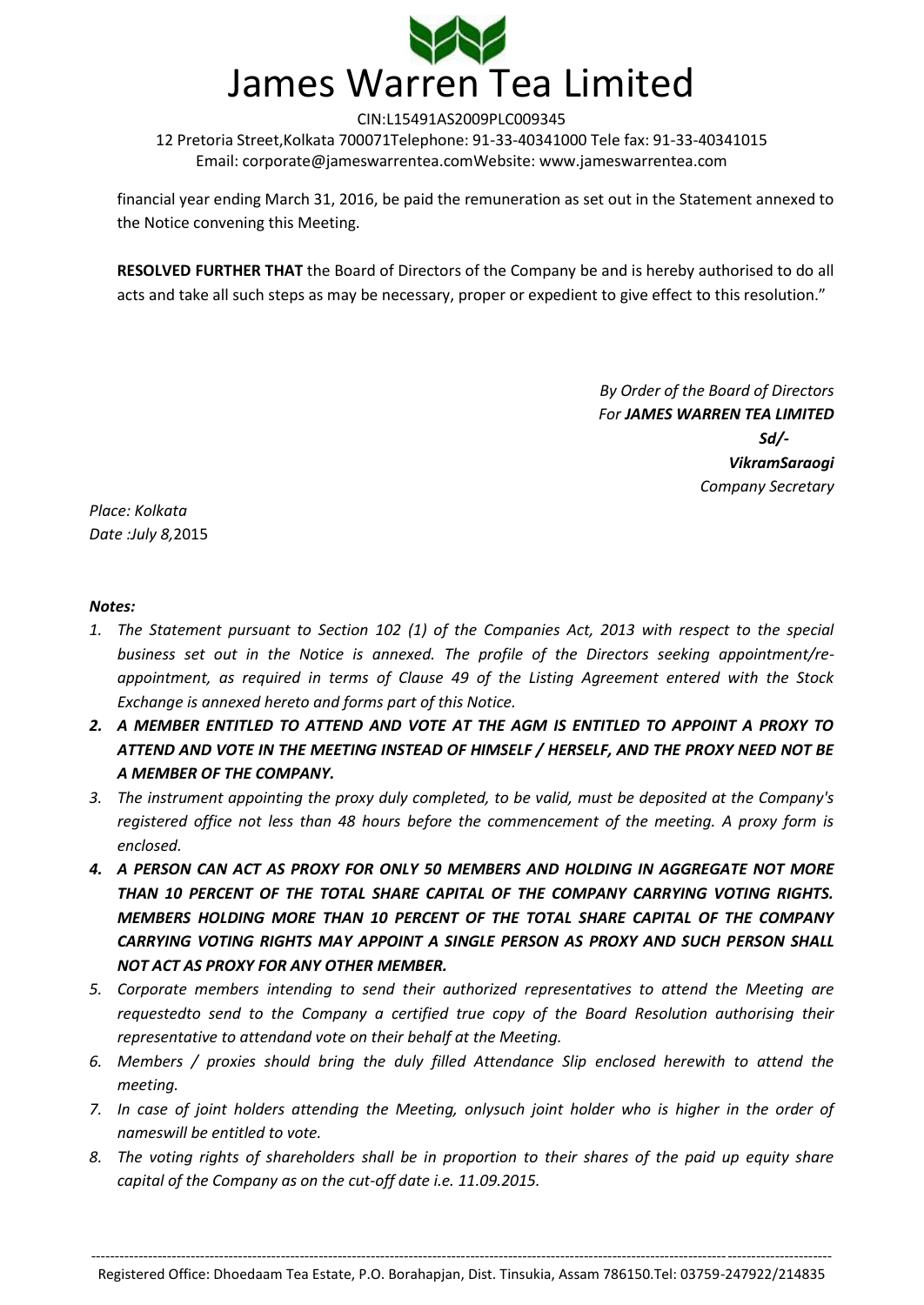

- *9. Members holding shares in physicalform are advised to file nominations(form as attached) in respect oftheir shareholding in the Company, if not already registered and to submit the same to the R&TA. The nominationform may also be downloaded from the Company's website:www.jameswarrentea.com.*
- *10. The Register of Members and Share Transfer Books will remain closed from 12.09.2015 to 18.09.2015, 2015 (both days inclusive) for the purpose of this AGM.*
- *11. A copy of the document referred to in the accompanying Explanatory Statement is open for inspection in physical or in electronic form at the Registered Office and the Corporate Office of the Company between 10.00 a.m. to 12.00 noon on any working day excluding Saturday & Sunday upto the date of the AGM.*
- *12. Members whose shareholding is in the electronic mode are requested to updateaddress&bank account details to their respective Depository Participant(s) and the Members whose shareholding is in the physical mode are requested to provide the update in the ECS form attached herewithand send the same to R&TA.*
- *13. The Company is concerned about the environment and utilizesnatural resources in a sustainable way. We request you to update your email address with your Depository Participant to enable us to send you the Quarterly Reports,Notices, Annual Reportsincluding financial statements, Board Reports, etc.and any other communicationsvia email.All the shareholders holding shares in physical mode who have not registered their e-mailaddresses so far are requested to register theire-mail address (format as attached) for receiving all aforesaid communicationfrom the Company, electronically.*
- *14. The Annual Report 2015 are being sent in the permitted mode. The documents referred to above are also available on the Company's website :www.jameswarrentea.com*
- *15. The Securities and Exchange Board of India (SEBI) has mandated the submission of the Permanent Account Number (PAN) by every participant in the securities market. Members holding shares in electronic form are, therefore, requested to submit their PAN to their respective Depository Participant(s) and Members holding shares in physical form are requested to submit their PAN details to the Company/R&TA.*

## *16. Voting through electronic means*

*I. As per Section 108 of the Companies Act, 2013 read with Rule 20 of the Companies (Management and Administration) Rules, 2014, as amended and Clause 35B of the Listing Agreement, the items of business set out in the attached Notice may be transacted also through electronic voting system as an alternative mode of voting. The Company is providing the facility of casting vote through the electronic voting system ("remote e-voting") under an arrangement with The Central Depository Services (India) Limited ("CDSL") as specified more particularly in the instruction hereunder provided that once the vote on a Resolution is casted through e-voting, a Member shall not be allowed to change it subsequently.* 

## *II. The instructions for shareholders voting electronically are as under:*

- *(i) The voting through electronic means will commence on Tuesday, the 15th day of September, 2015 at 10.00. a.m and will end on Thursday, the 17th day of September, 2015 at 5.00p.m. The Members will not be able to cast their vote electronically beyond the date and time mentioned above and the e-Voting module shall be disabled by CDSL for voting thereafter.*
- *(ii) Log on to the e-voting website www.evotingindia.com.*
- *(iii) Click on "shareholders" tab.*
- *(iv) After that enter your user ID: a.For CDSL: 16 digits beneficiary ID; b.For NSDL; 8 Character DP ID followed by 8 Digits Client ID; and*

------------------------------------------------------------------------------------------------------------------------------------------------------------ Registered Office: Dhoedaam Tea Estate, P.O. Borahapjan, Dist. Tinsukia, Assam 786150.Tel: 03759-247922/214835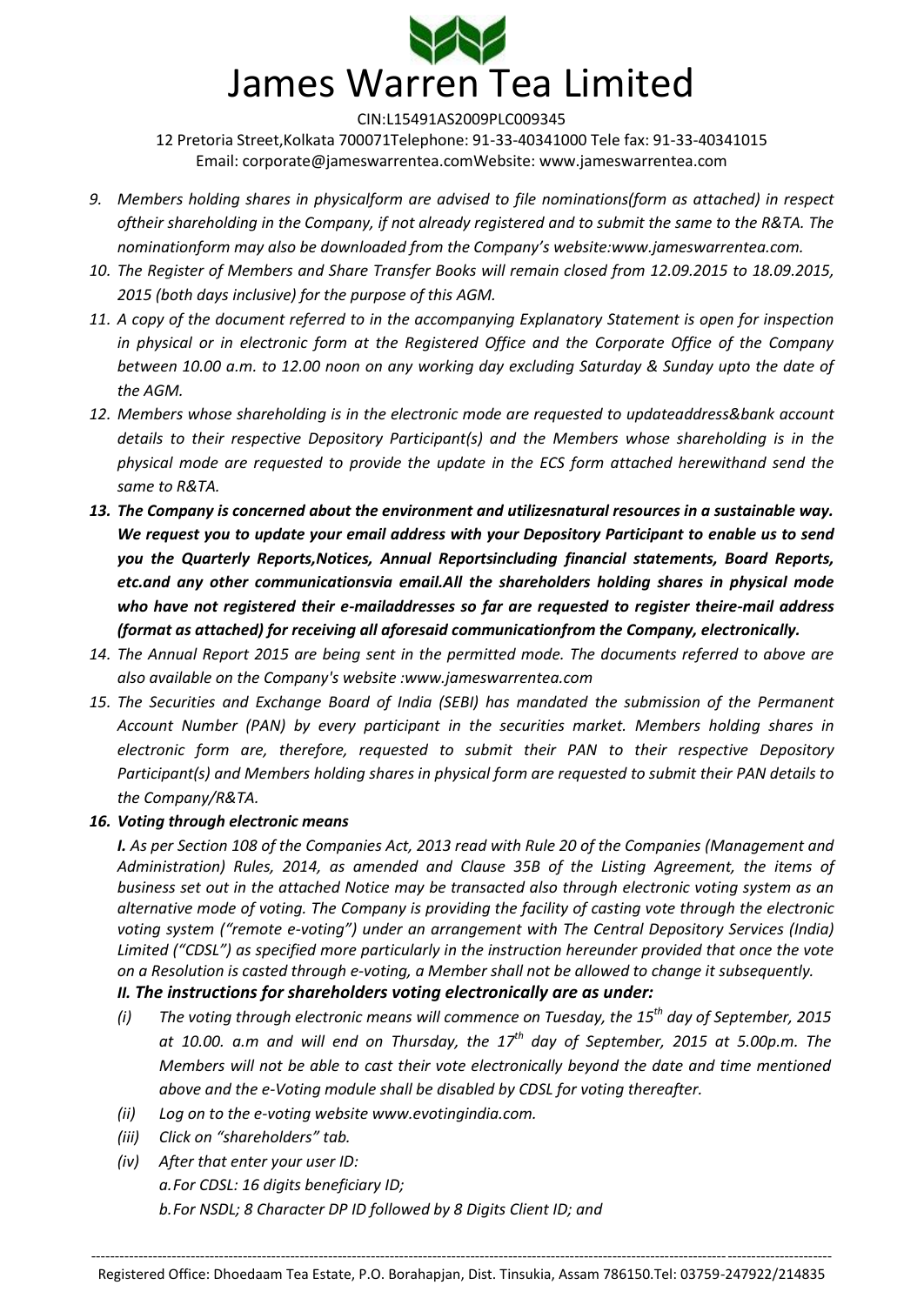

12 Pretoria Street,Kolkata 700071Telephone: 91-33-40341000 Tele fax: 91-33-40341015 Email: [corporate@jameswarrentea.comW](mailto:corporate@jameswarrentea.com)ebsite: www.jameswarrentea.com

*c. Members holding shares in physical form should enter folio number registered with the Company.*

- *(v) Next enter the image verification as displayed and click Login.*
- *(vi) If you are holding shares in demat form and had logged on to www.evotingindia.com and voted on an earlier voting of the Company, then your existing password is to be used.*
- *(vii) If you are a first time user follow the steps given below:*

|                | For Members holding shares in Demat Form and Physical Form                                                                                                                                                                                                                                                                                                |
|----------------|-----------------------------------------------------------------------------------------------------------------------------------------------------------------------------------------------------------------------------------------------------------------------------------------------------------------------------------------------------------|
| PAN            | Enter your 10 digit alpha-numeric *PAN issued by Income Tax Department (Applicable<br>for both demat shareholders as well as Physical Shareholders).<br>*Members who have not updated their PAN with the Company/ Depository<br>participant arerequested to use the sequence number provided at the attendance slip<br>enclosed herewith inthe PAN field. |
| DOB            | Enter the Date of Birth (DOB) as recorded in your demat account or folio in<br>dd/mm/yyyy format.                                                                                                                                                                                                                                                         |
| <b>Dividen</b> | Enter the Dividend Bank Details as recorded in your demat account or in the Company                                                                                                                                                                                                                                                                       |
| d Bank         | records for the said demat account or folio.                                                                                                                                                                                                                                                                                                              |
| <b>Details</b> | Please enter the DOB or Dividend Bank Details in order to Login. If the details are not<br>recorded with the depository or Company please enter the member ID/folio number in<br>the Dividend Bank details field.                                                                                                                                         |

*(viii) After entering these details appropriately, click on "SUBMIT" tab.*

- *(ix) The Members holding shares in physical form will then reach directly the Company selection screen. However, the Members holding shares in demat form will then reach 'Password Creation' menu wherein they are required to mandatorily enter their login password in the new password field. Kindly note that this password is to be also used by the demat holders for voting for resolutions for any other Company on which they are eligible to vote, provided that Company opts for e-voting through CDSL platform. It is strongly recommended not to share your password with any other person and take utmost care to keep your password confidential.*
- *(x) For the Members holding shares in physical form, the details can be used only for e-voting on the resolutions contained in the notice.*
- *(xi) Click on the EVSN for the relevant <James Warren Tea Ltd.> on which you choose to vote.*
- *(xii) On the voting page, you will see "RESOLUTION DESCRIPTION" and against the same the option "YES/NO" for voting. Select the option "YES" or "NO" as desired. The option "YES" implies that you assent to the resolution and option "NO" implies that you dissent to the Resolution.*
- *(xiii) Click on the "RESOLUTIONS FILE LINK" if you wish to view the entire Resolution details.*
- *(xiv) After selecting the Resolution you have decided to vote on, click on "SUBMIT". A confirmation box will be displayed. If you wish to confirm your vote, click on "OK", else to change your vote, click on "CANCEL" and accordingly modify your vote.*
- *(xv) Once you "CONFIRM" your vote on the Resolution, you will not be allowed to modify your vote.*
- *(xvi) You can also take out print of the voting done by you by clicking on "Click here to print" option on the voting page.*

------------------------------------------------------------------------------------------------------------------------------------------------------------ Registered Office: Dhoedaam Tea Estate, P.O. Borahapjan, Dist. Tinsukia, Assam 786150.Tel: 03759-247922/214835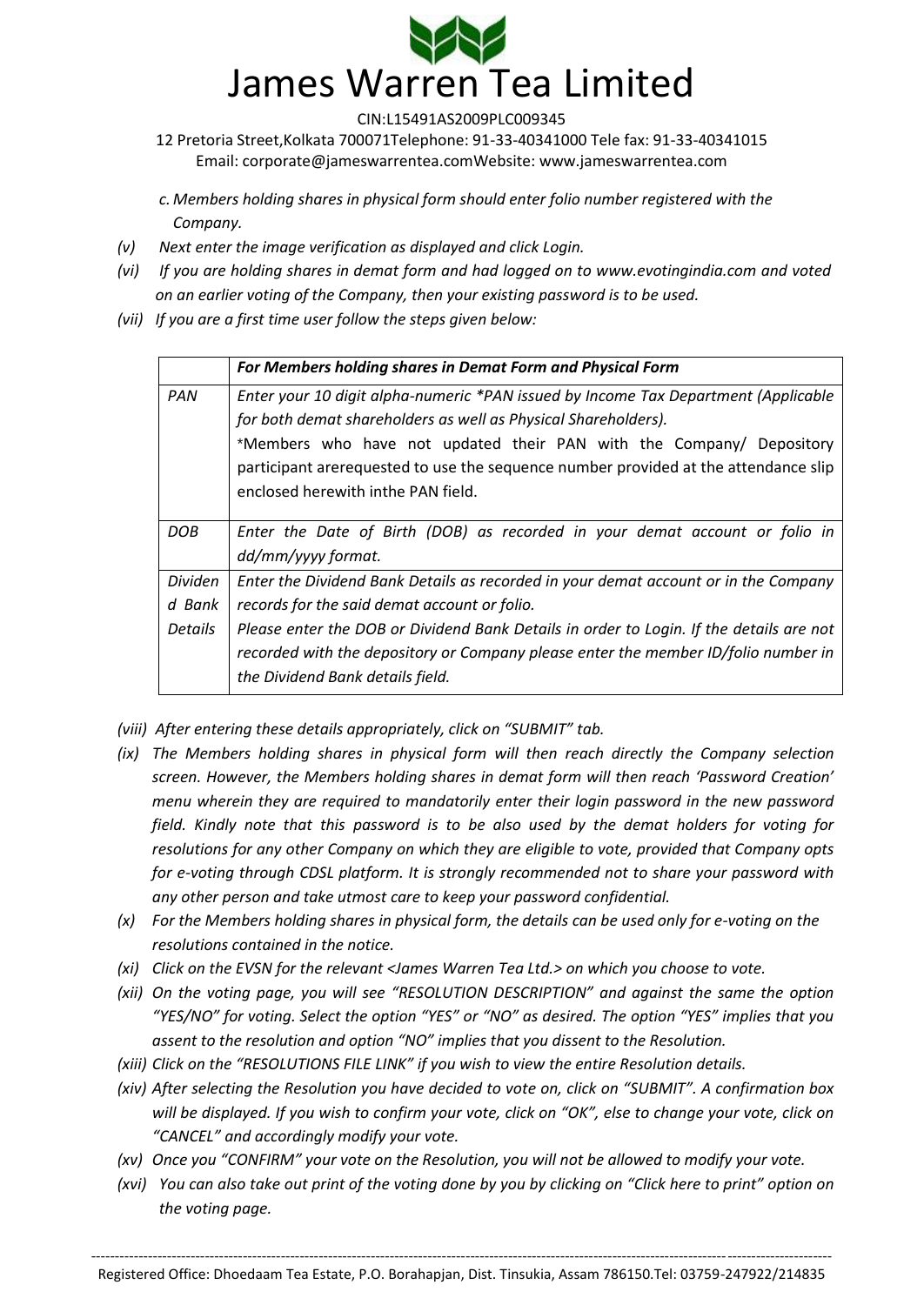

12 Pretoria Street,Kolkata 700071Telephone: 91-33-40341000 Tele fax: 91-33-40341015 Email: [corporate@jameswarrentea.comW](mailto:corporate@jameswarrentea.com)ebsite: www.jameswarrentea.com

*(xvii) If demat account holder has forgotten the changed password then enter the User ID and the image verification code and click on Forgot Password & enter the details as prompted by the system.*

## *Note for Non individual shareholders and custodians:*

- *Institutional shareholders (i.e. other than individuals, HUF, NRI, etc) and custodians are required to log on t[o http://www.evotingindia.com](http://www.evotingindia.co.in/) and register themselves as corporate.*
- *They should submit a scanned copy of the registration form bearing the stamp and sign of the entity t[o helpdesk.evoting@cdslindia.com.](mailto:helpdesk.evoting@cdslindia.com)*
- *After receiving the login details they have to create a user who would be able to link the account(s) which they wish to vote on.*
- *The list of accounts should be mailed t[o helpdesk.evoting@cdslindia.com.](mailto:helpdesk.evoting@cdslindia.com) And on approval of the accounts they will be able to cast their vote.*
- *They should upload a scanned copy of the board resolution and Power of Attorney (POA) which they have issued in favour of the custodian, if any, in PDF format in the system for the scrutinizer to verify the same.*
- *(xviii) In case you have any queries or issues regarding e-Voting, you may refer the Frequently Asked Questions ("FAQs) and e-voting manual available at* [www.evotingindia.com](http://www.evotingindia.co.in/) *under help section or write an email to* [helpdesk.evoting@cdslindia.com](mailto:helpdesk.evoting@cdslindia.com)*or contact us on toll free number 18002005533.*
- *17. The facility for voting either through ballot or polling paper shall also be made available at the meeting and members attending the meeting who have not casted their vote by remote e-voting shall be able to exercise their right at the meeting.*
- *18. However, in case the members who have casted their votes by e-voting prior to the meeting may also attend the meeting but shall not be entitled to cast their votes again.*
- *19. Mr. Santosh Kumar Tibrewalla, Practising Company Secretary has been appointed as the Scrutinizer to scrutinize the e-voting process in a fair and transparent manner. The Scrutinizer shall not later than 3(three) days of conclusion of the meeting make a consolidated scrutinizer's Report (which includes remote e-voting and voting as may be permitted at the venue of the AGM by means of ballot paper/poll) of the total votes cast in favour or against, if any, to the Chairman or a person authorised by him in writing who shall countersign the same and declare the results of the voting forthwith.*
- *20. Subject to casting of requisite number of votes in favour of the resolution(s), the resolution(s) shall be deemed to be passed on the date of Annual General Meeting of the Company.*
- *21. The results declared along with the Scrutinizer's Report shall be placed on the Company's website www.jameswarrentea.com and on the website of CDSL* at *www.cdslindia.com immediately after declaration of results of passing of the resolution at the Annual General Meeting of the Company and the same shall also be communicated to Bombay Stock ExchangeLimited and The Calcutta Stock Exchange Limited, where the shares of the Company are listed.*
- *22. Shareholders are requested to give their valuable suggestions for improvement of our investor services.*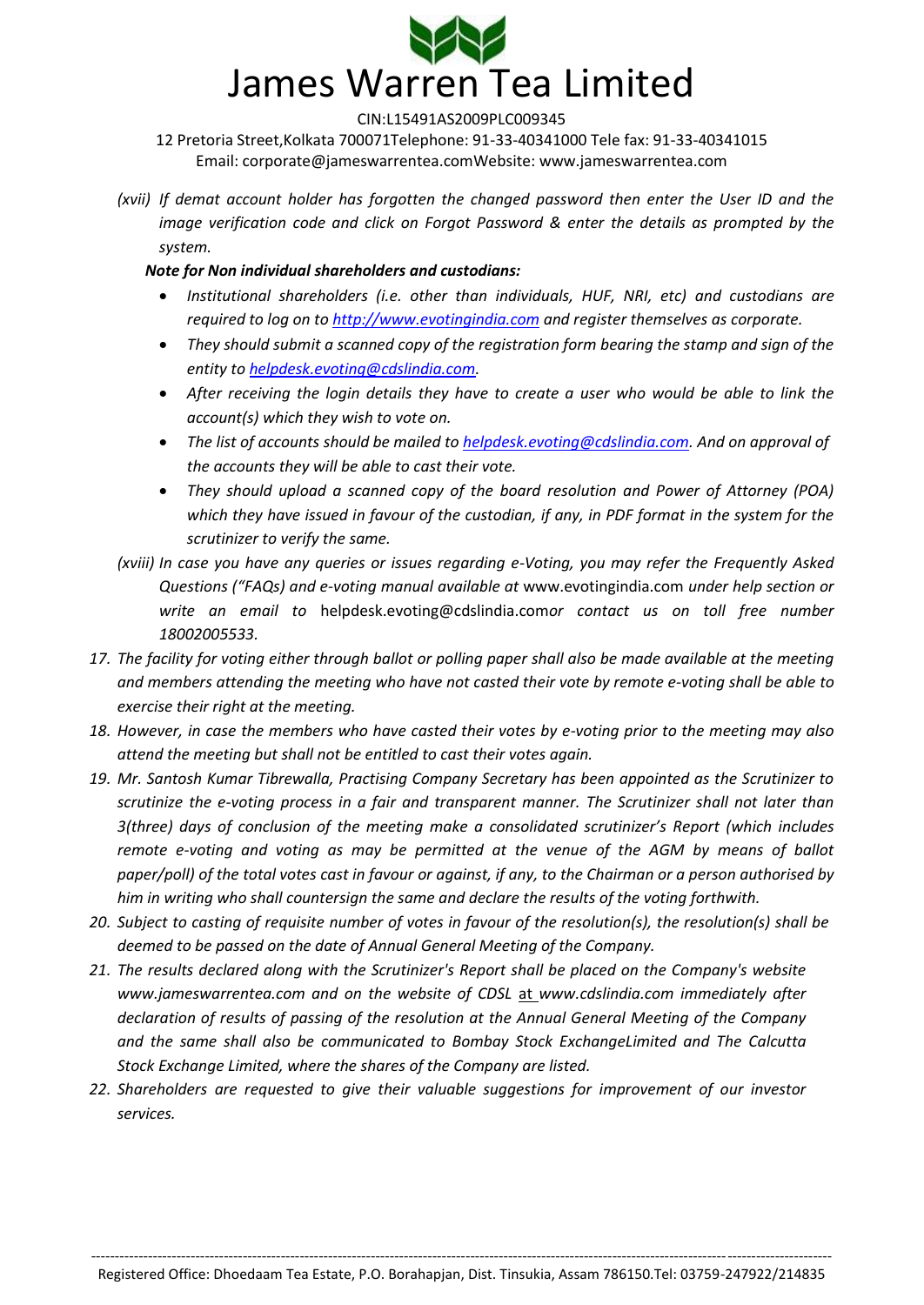

#### **EXPLANATORY STATEMENT PURSUANT TO SECTION 102(1) OF THE COMPANIES ACT, 2013**

Annexure as referred to in the notes of the notice

#### *Item No. 4*

The Board, at its meeting held on August 12, 2014, on recommendation of Nomination and Remuneration Committee has appointed Mrs. Sucharita Basu De as an Additional Director in the category of Independent Director of the Company w.e.f. 1<sup>st</sup> October, 2014, pursuant to Section 161of the Companies Act, 2013 and the Articles of Association of the Company. As per provisions of the Act, she would hold office of Directors up to the date of the ensuing Annual General Meeting (AGM) unless appointed as a Director of the Company by the Shareholders. The Company has received a notice in writing under the provisions of Section 160 of the Companies Act, 2013, from a member along with a deposit of prescribed sum of money, proposing the candidature of Mrs. Sucharita Basu De for the office of an Independent Director, to be appointed under the provisions of Section 149 of the Companies Act, 2013.

The Company has received requisite consent and declarations from Mrs. Sucharita Basu De as required under various provisions of the Companies Act, 2013 and Rules made thereunder.

The resolution seeks the approval of the members for the appointment of Mrs. Sucharita Basu De as an Independent Director of the Company up to September 30, 2019 pursuant to Section 149 and other applicable provisions of the Companies Act, 2013 and the Rules made thereunder. Further, she shall not be liable to retire by rotation.

Mrs. Sucharita Basu De is a practicing advocate in Kolkata. She has extensive work experience in commercial and corporate agreements, joint venture and financing transactions, real estate, trust laws and litigation and has led and been involved in numerous transactions involving the above. She advises a range of large Indian and multinational clients in various business sectors including infrastructure, real estate, power, carbon credit, finance, banking, telecom, automobile, engineering, steel, cement, agriculture and agri-products, software and information technology, retail, services, etc. In the opinion of the Board of Directors, Mrs. Basu is a person of integrity and possesses requisite expertise and experienceas specified in the Companies Act, 2013 and the Rules made thereunder and also fulfill the conditions ofher independence under the act.

She does not hold any equity shares of the Company.

A copy of the letter of appointment of Mrs. Sucharita Basu De as an Independent Director setting out the terms and conditions is available for inspection without any fee by the members at the Company's registered office during normal business hours on working days up to the date of the ensuing AGM.

Except Mrs. Basu, no other Director, key managerial personnel or their relatives,isin any way, financially or otherwise, directly or indirectly interestedor concerned in the resolution.

The Board considers that her association would be of immense benefit to the Company and it is desirable to continue to avail services of Mrs. Basu as an Independent Director. Accordingly, the Board recommends

<sup>------------------------------------------------------------------------------------------------------------------------------------------------------------</sup> Registered Office: Dhoedaam Tea Estate, P.O. Borahapjan, Dist. Tinsukia, Assam 786150.Tel: 03759-247922/214835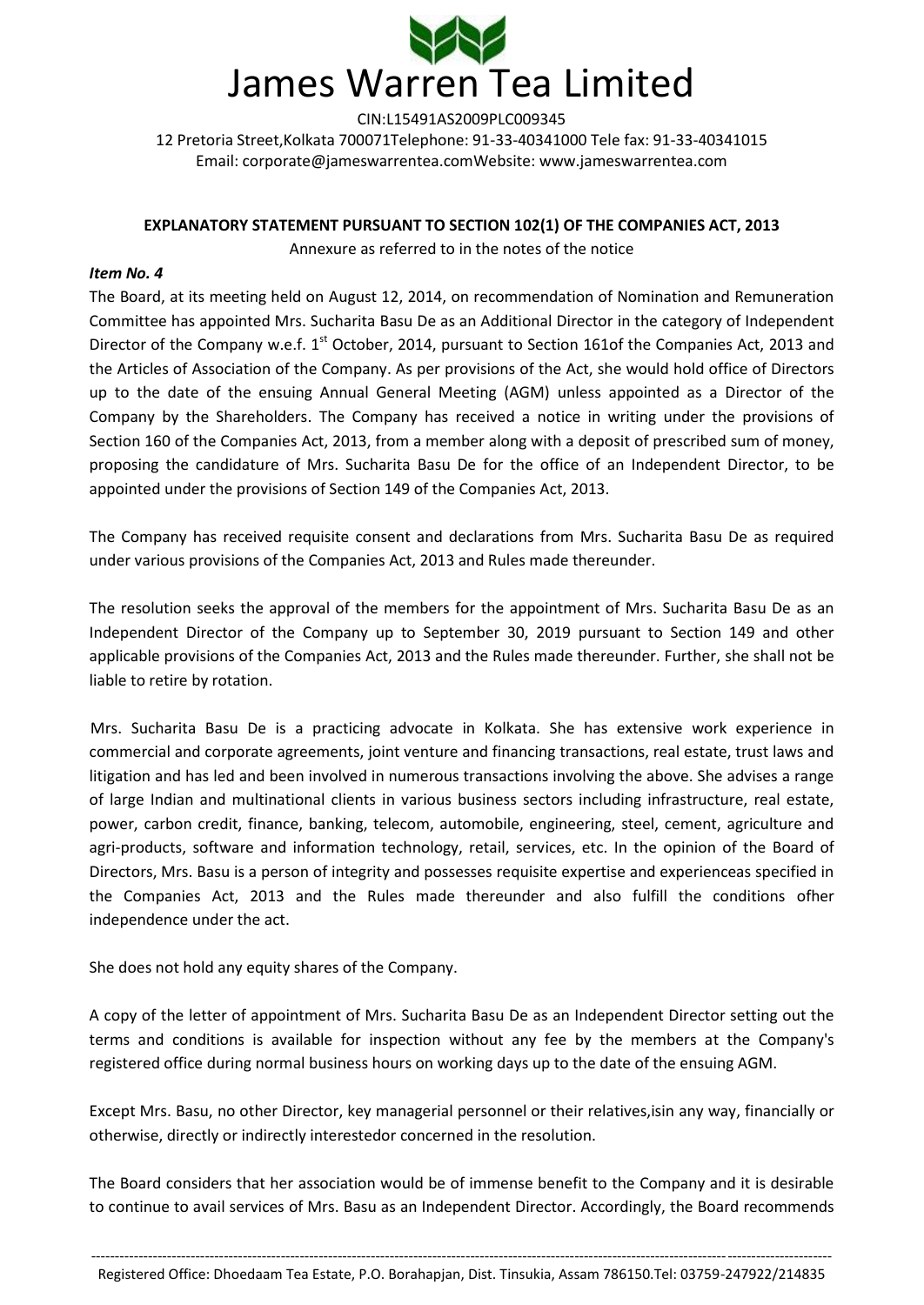

the resolution in relation to appointment of Mrs. Basu as an Independent Director set forth in Item no. 4 of the Notice, for the approval by the shareholdersof the Company.

#### **Item No. 5& 6**

The Board, at its meeting held on July 8, 2015, on recommendation of Nomination and Remuneration Committee has appointed Mr. Rakesh Kumar Srivastava as an Additional Director of the Company, who will hold office up to the date of the ensuing Annual General Meeting as provided under section 161 of the Companies Act, 2013. The Company has received a notice in writing under the provisions of Section 160 of the Companies Act, 2013, from a member along with a deposit of prescribed sum of money, proposing the candidature of Mr. Rakesh Kumar Srivastava for the office of Directors of the Company who shall be liable to retire by rotation.

The Board in its meeting held on July 8, 2015 has appointed Mr. Srivastava as a Wholetime Director of the Company for a period of 3 (three) years commencing from July 8, 2015 on the following remuneration, perquisites and other terms & conditions as recommended by the Nomination and Remuneration Committee, subject to provisions of section 197 and schedule V of the Companies Act, 2013 and the same requires shareholders' approval.

The remuneration and perquisites payable to Mr. Rakesh Kumar Srivastava and his other terms & conditions are set out as below:

- I. Basic Salary: Rs. 35,500/-per month.
- II. Special/Composite Allowance of Rs. 18,000/- per month with such revisions as may be determined by the Nomination &Remuneration Committee from time to time subject to overall ceiling laid down in the Companies Act.
- III. Transport Allowance of Rs 18,000/- per month.
- IV. Perquisites, Amenities and Incentives :
	- a. Medical Benefits:
		- The medical and hospital facilities provided by the Company are available to the extent of one month's basic salary per year and will be subject to the Rules of the Company applicable to the senior management executives.
		- The Company will also subscribe to a Medical Insurance plan on his behalf. Rent Free Accommodation including electricity, furniture, maintenance charges and domestic staffs will be provided in line with the policy of the Company.
	- b. Leave Travel Allowance of Rs. 80,000/- p.a.
	- c. Children Education Allowance of Rs. 7,000/- per child would be payable in respect of maximum of two children upto the age of 22 years. The above allowance would be subject to usual and applicable Income Tax deduction.
	- d. Telephone Expenses will also be reimbursed on actual basis as per the rules of the Company. Personal long distance call will be billed upon the Director.
	- e. A Fixed Incentive equivalent to 3 months' basic Salary per annum.A Performance Incentive of upto 6 months' basic salary per annum may be awarded based on the performance. Retirement benefits :
		- Contribution to Provident Fund as applicable to other employees.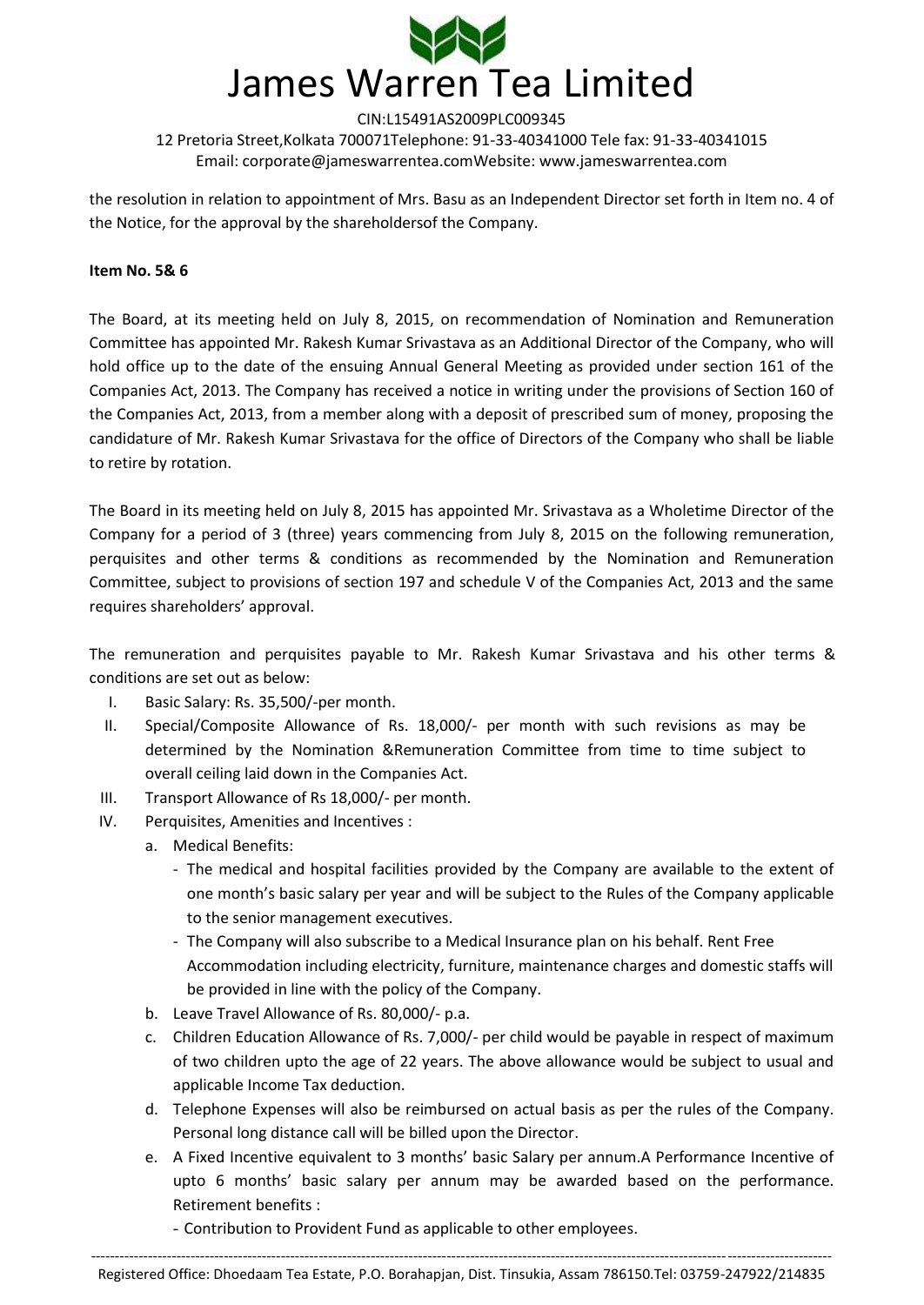

12 Pretoria Street,Kolkata 700071Telephone: 91-33-40341000 Tele fax: 91-33-40341015 Email: [corporate@jameswarrentea.comW](mailto:corporate@jameswarrentea.com)ebsite: www.jameswarrentea.com

-Contribution to Superannuation Fund and Provident Fund, as applicable.

-Gratuity in accordance with the Gratuity Fund Rules, payable as per the Payment of Gratuity Act, 1972.

- f. Other benefits, amenities and facilities as per Company's Rules.
- g. Subject to overall ceiling on remuneration mentioned hereinabove, Mr. Srivastava may be given any other allowances, benefits and perquisites as the Board may from time to time decide on recommendation of Nomination and Remuneration Committee.
- h. Perquisites shall be evaluated as per the Income Tax Act, 1961 and Rules made thereunder wherever applicable, and in the absence of any such Rules, perquisites shall be evaluated at cost.
- i. Either party is entitled to terminate the aforesaid appointment by giving 3 (three) months' notice in writing to other party. However, on mutual agreement the duration of the notice period may be reduced or waived.

Mr. Rakesh Kumar Srivastava holds a Bachelor's degree of Science and LLB from Lucknow University and has achieved a landmark in the Tea Sector. He was also elected as the secretary of Panitola Sports Club and Tingri Club from 2008-14, which are the renowned planters club in Tinsukia/ Dibrugarh district, Assam. Presently he is acting as a Wholetime Director of the Company and looking after all the business operation of all the Tea Estates.

Mr. Srivastava holds 3 equity shares of the Company in his own name.

Except Mr. Srivastava, none of the Directors or any key managerial personnel or their relatives is in any way, financially or otherwise, directly or indirectly, concerned or interested in the aforesaid resolution.

The Board recommends the resolution as set forth in Item no. 5 & 6 for the approval of the members of the Company.

The letters of Appointment issued to Mr. Rakesh Kumar Srivastava setting out the terms of his appointment is open for inspection at the Registered Office of the Company by any members during business hours in all working days till the conclusion of the ensuing Annual General Meeting.

**A Statement as per Schedule V (third proviso of Section II of Part II) in respect of appointment of Mr. Rakesh Kumar Srivastava as a Whole time Director of the Company is annexed hereto which forms part this explanatory statement.**

#### **Item No. 7 & 8**

Due to extensive involvement in the business affairs of the Company, the Board at its meeting held on May 16, 2015, re-appointedMr. Akhil Kumar Ruia and Mr. Ankit Govind Ruia as Whole-time Directors of the Company for a further period of three years commencing from July 1, 2015, subject to the approval of members in the general meeting and Central Government, on the increased remuneration, perquisites and other terms & conditions as recommended by the Remuneration Committee to each of the Whole time Directors as follows.

<sup>------------------------------------------------------------------------------------------------------------------------------------------------------------</sup> Registered Office: Dhoedaam Tea Estate, P.O. Borahapjan, Dist. Tinsukia, Assam 786150.Tel: 03759-247922/214835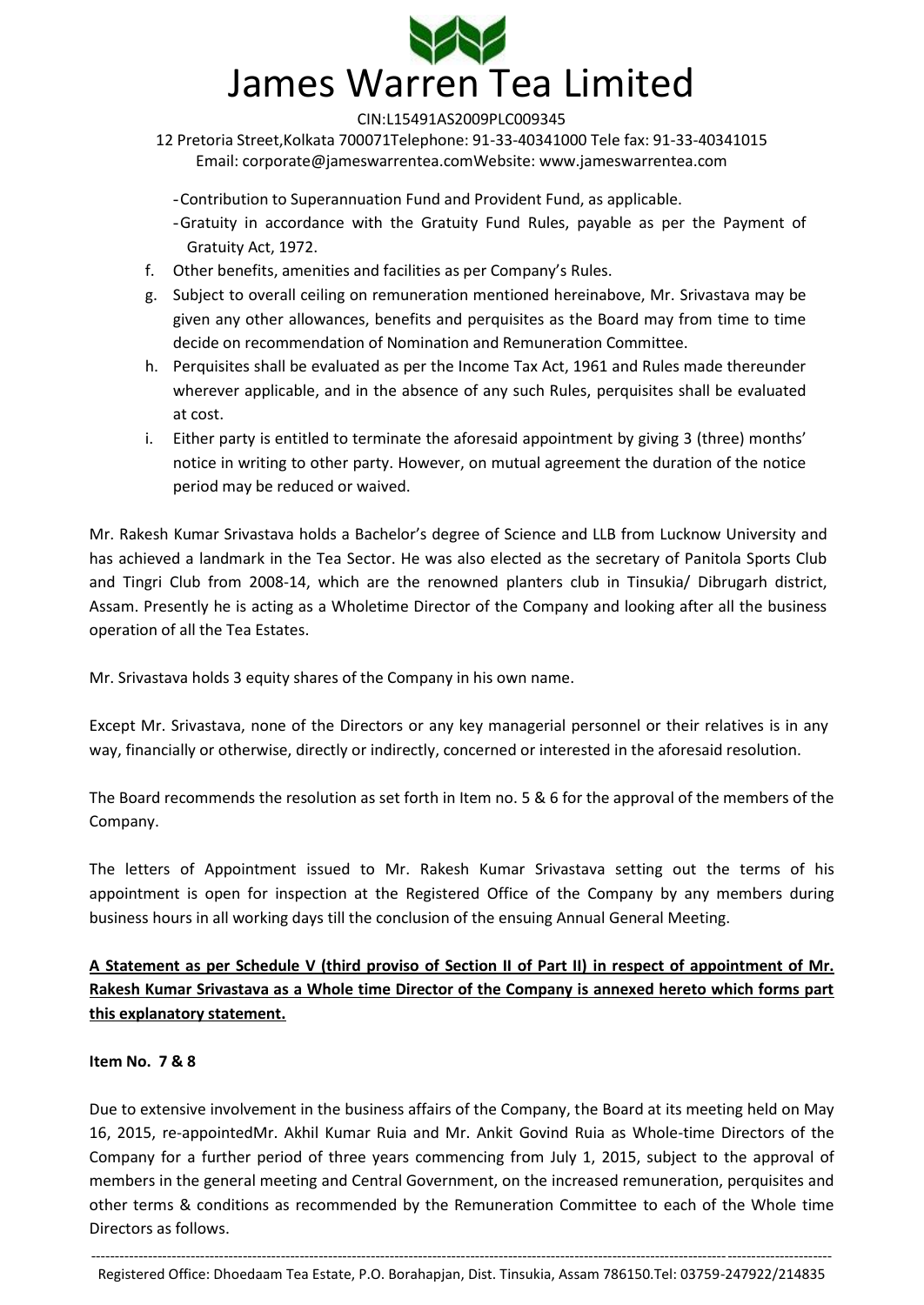

12 Pretoria Street,Kolkata 700071Telephone: 91-33-40341000 Tele fax: 91-33-40341015 Email: [corporate@jameswarrentea.comW](mailto:corporate@jameswarrentea.com)ebsite: www.jameswarrentea.com

- Basic Salary: Rs.5,00,000/- per month and Special Allowance: Rs. 4,50,000/- per month to each of the **Directors**
- Perquisites: In addition to Salary to each of them, they shall be entitled to the following perquisites
	- a. Rent Free Accommodation including electricity and maintenance charges, as provided by the Company.
	- b. Medical Reimbursement including insurance premium: Expenses incurred for self and family on actual basis upto maximum of one month's basic salary.
	- c. Leave Travel Concession: For self and family to and from any place in India, once in a year in accordance with the rules of the Company i.e. upto a maximum of one month's salary.
	- d. Clubs Fees: Fees of Clubs, shall be subject to a maximum of three clubs.
	- e. Provident Fund/ Superannuation Fund/ Gratuity:
		- i. Contribution towards provident fund, superannuation fund or annuity fund in accordance with the rules of the Company, so that these either singly or put together are not taxable under the I.T. Act 1961.
		- ii. Gratuity payable shall not exceed half of a month's salary for each completed year of service.
	- f. Personal Accident Insurance: Premium not to exceed Rs. 25,000/- per annum
	- g. Other Benefits :
		- i. Leave on full pay and allowances as per the rules of the Company but not more than one month's leave for every eleven months' of services. However, leave accumulated but not availed of shall be dealt with as per the Income Tax Rules, 1962, casual and sick leave on full pay and allowance as per rules of the Company.
		- ii. They shall be entitled to reimbursement of traveling, entertainment and all other expenses actually and properly incurred for legitimate business need of the Company but subject to rules of the Company framed from time to time.
		- iii. They shall be reimbursed out of pocket expenses as may be incurred by them in the course of discharging their duties in their respective capacities.
		- iv. Mr. Akhil Kumar Ruia and Mr. Ankit Govind Ruia, as long as they function as such, shall not be paid any sitting fee for attending meeting of the Board of Directors or any Committee thereof.
		- v. Either party is entitled to terminate the aforesaid appointment by giving 3(three) months' notice in writing to other party. However, on mutual agreement the duration of the notice period may be reduced or waived.

Mr. Akhil Kumar Ruiaholds a degree of MBA from the University of California at Berkeley, U.S.A and Master Degree in Management from the London School of Economics, U.K. Prior to joining our Company, he has worked at Barclays Capital in London, U.K. He has his expertise in Specific Functional Areas of Finance, Administration and General Corporate Areas. He holds 24,800 equity shares of the Company in his own name.

Mr. Ankit Govind Ruiaholds a degree in Law from the University of Oxford, U.K. He is a qualified solicitor in the Courts of England and Wales and practised law at Linklaters LLP, in London and Singapore. He has also worked in the retail division of Future Group, Mumbai and has marketing experience. He has his expertise in Specific Functional Areas of Law, Marketing and Corporate Administration. He holds 24,800 equity shares of the Company in his own name.

<sup>------------------------------------------------------------------------------------------------------------------------------------------------------------</sup> Registered Office: Dhoedaam Tea Estate, P.O. Borahapjan, Dist. Tinsukia, Assam 786150.Tel: 03759-247922/214835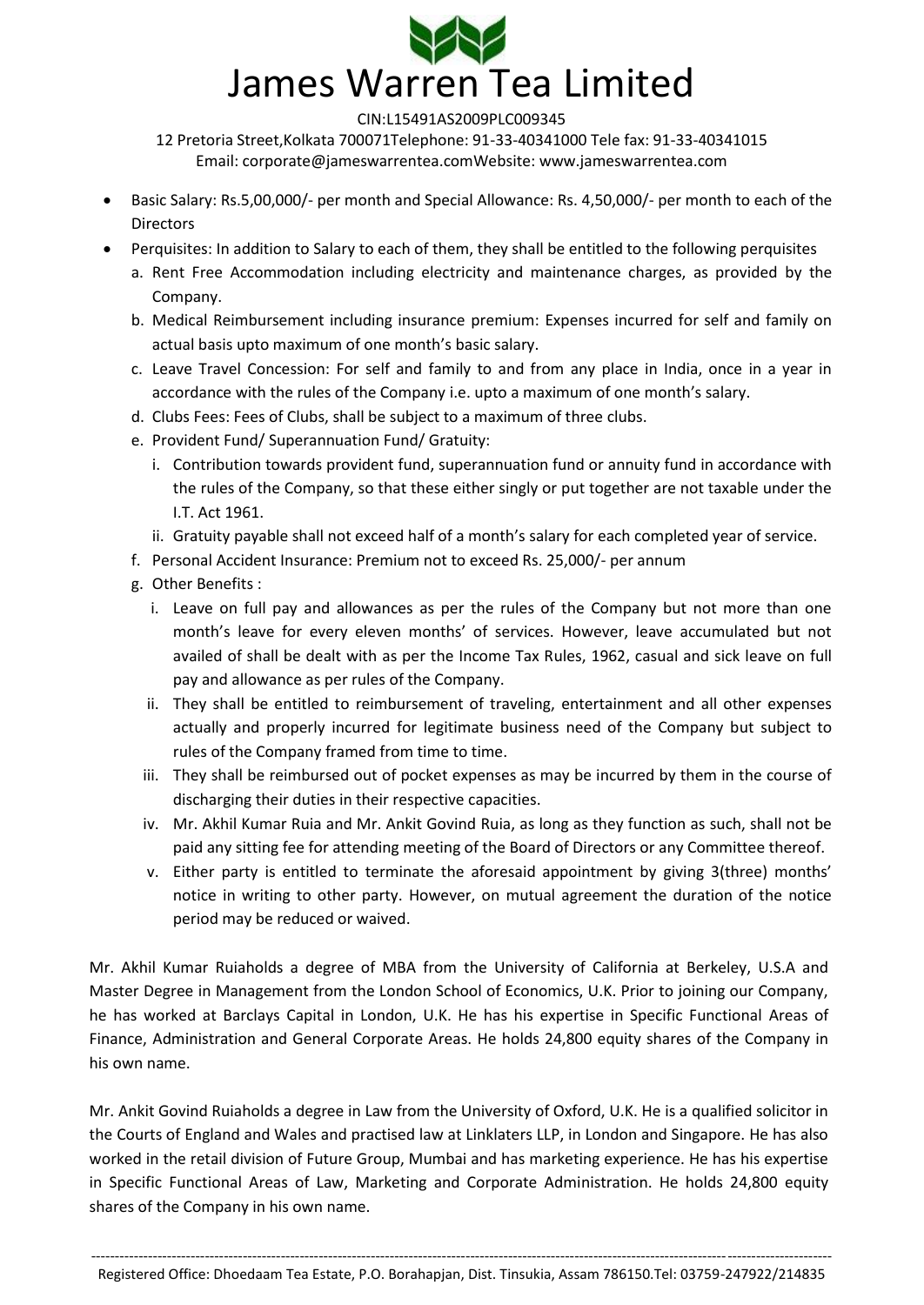

Except Mr. Anil Kumar Ruia, Mr. AkhilKumar Ruia and Mr. Ankit Govind Ruia, none of the Directors or any key managerial personnel or their relatives are in any way, financially or otherwise, directly or indirectly, concerned or interested in the aforesaid resolutions.

The Board recommends the resolutions including remuneration as set forth in Item no. 6&7 for the approval of the members.

The existing terms of appointment of Mr. Akhil Kumar Ruia and Mr. Ankit Govind Ruia stand terminated w.e.f.  $1^{\text{st}}$ July, 2015 with mutual consent.

Both the Directors would be entitled to receive the remuneration and perquisites as may be permitted by the Shareholders and the Central Government. In case of any lesser amount of remuneration and/or perquisites approved by the Central Government, the aforesaid Directors shall make good to the Company the difference of the remuneration & other perquisites paid and such remuneration & other perquisites as may be permitted by the Central Government on the application to be made to it.

The letters of Appointment issued to Mr. Akhil Kumar Ruia and Mr. Ankit Govind Ruia and the terms of their appointment are open for inspection at the Registered Office of the Company by any members during business hours in all working days till the conclusion of the ensuing Annual General Meeting.

# **A Statement as per Schedule V (third proviso of Section II of Part II) in respect of re-appointment of Mr. Akhil Kumar Ruia and Mr. Ankit Govind Ruia as Whole time Directors of the Company is annexed hereto which forms part this explanatory statement.**

## **Item No. 9**

The Board, on the recommendation of the Audit Committee, has approved the appointment of M/s Debobrata Banerjee & Associates, the Cost Auditors, to conduct the audit of the cost records of the Company for the financial year ending March 31, 2016 at a remuneration of Rs. 84,000/- per year as their Audit fees.

In accordance with the provisions of Section 148 of the Companies Act, 2014, read with the Companies (Audit and Auditors)Rules, 2014,the remuneration payable to the Cost Auditors needs to be ratified by the shareholders of the Company in the general meeting. Accordingly, consent of the members is sought for passing the Resolution as set out in Item No. 9of the Notice for ratification of the remuneration payable to the Cost Auditors for the financial year ending March 31, 2016.

None of the Directors of the Company or any key managerial personnel or their relatives are in any way, financially or otherwise, directly or indirectly, concerned or interested in the said resolution.

The Board of Directors recommends the resolution set out in Item No. 9of the accompanying notice for the approval of the members.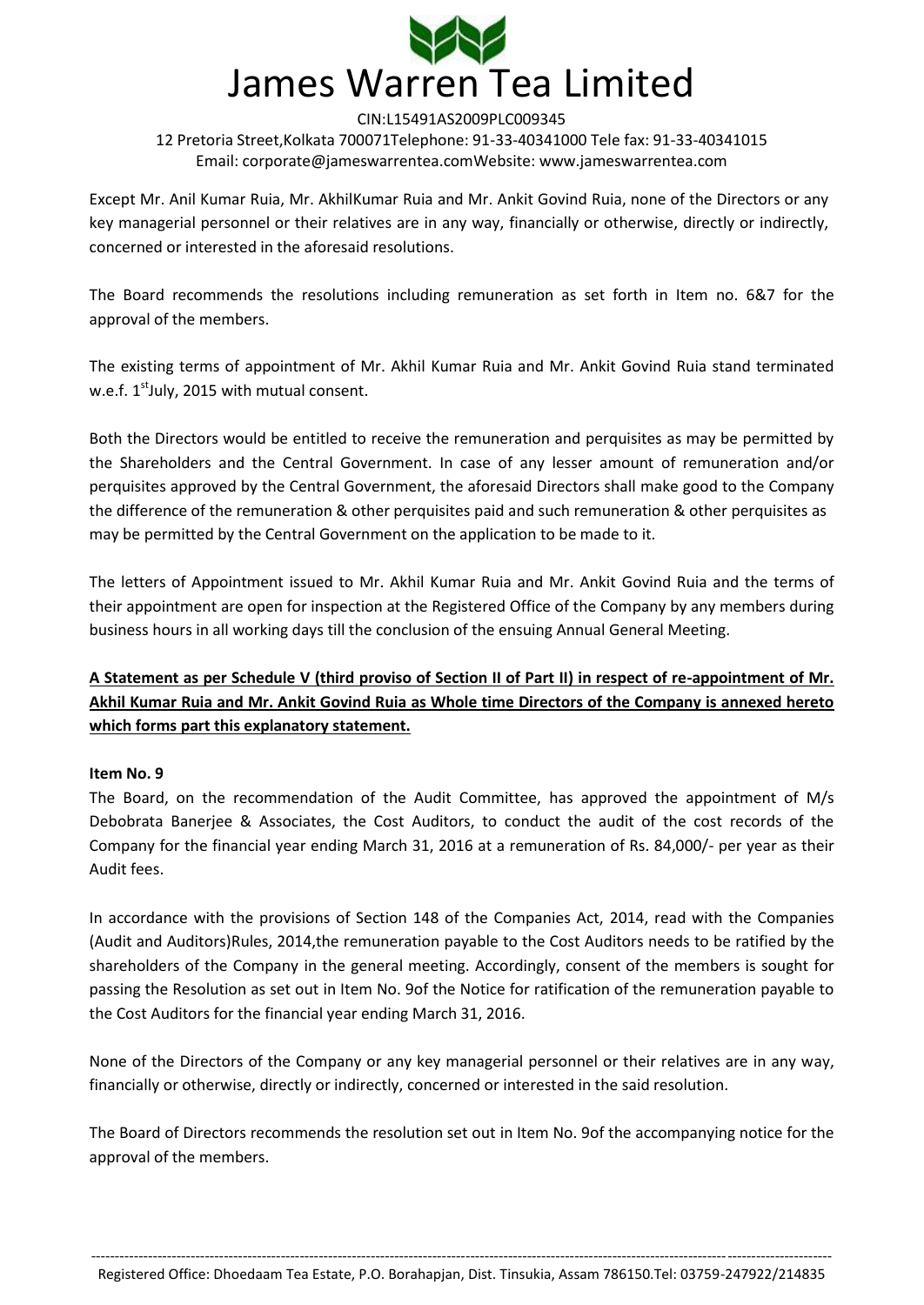

> *By Order of the Board of Directors For JAMES WARREN TEA LIMITED*

> > *Sd/- VikramSaraogi Company Secretary*

*Place: Kolkata Date: July 8, 2015*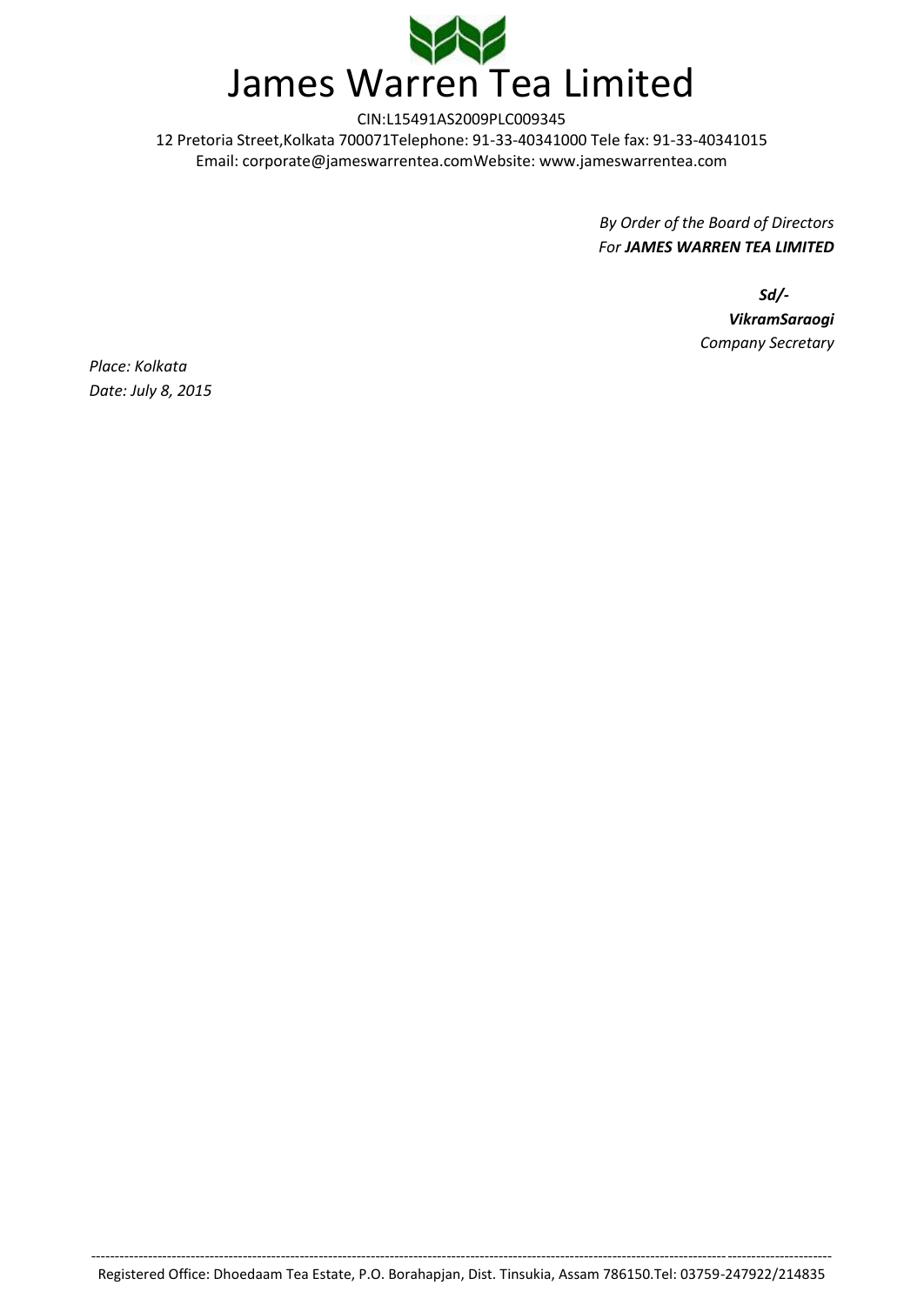

# **Additional information of Directors recommended for appointment/ re-appointment as required under clause 49 of the Listing Agreement**

| <b>SI</b>      | Name of the                          | <b>Mr Anil</b>    | <b>Mr Rakesh</b> | <b>SucharitaBasu De</b> | <b>Akhil Kumar</b> | <b>Ankit</b>   |
|----------------|--------------------------------------|-------------------|------------------|-------------------------|--------------------|----------------|
| No             | <b>Directors</b>                     | <b>Kumar Ruja</b> | <b>Kumar</b>     |                         | Ruia               | GovindRuia     |
| 1              | Date of Birth                        | 17.12.1955        | 01.02.1956       | 28.10.1975              | 26.11.1981         | 22.06.1986     |
| 2              | Nationality                          | <b>British</b>    | Indian           | Indian                  | <b>British</b>     | <b>British</b> |
| <sub>3</sub>   | Date of<br>appointmen<br>It on board | 24.09.2012        | 08.07.2015       | 01.10.2014              | 28.06.2012         | 28.06.2012     |
| $\overline{4}$ | No. of<br>shares held                | Nil               | 3                | Nil                     | 24,800             | 24,800         |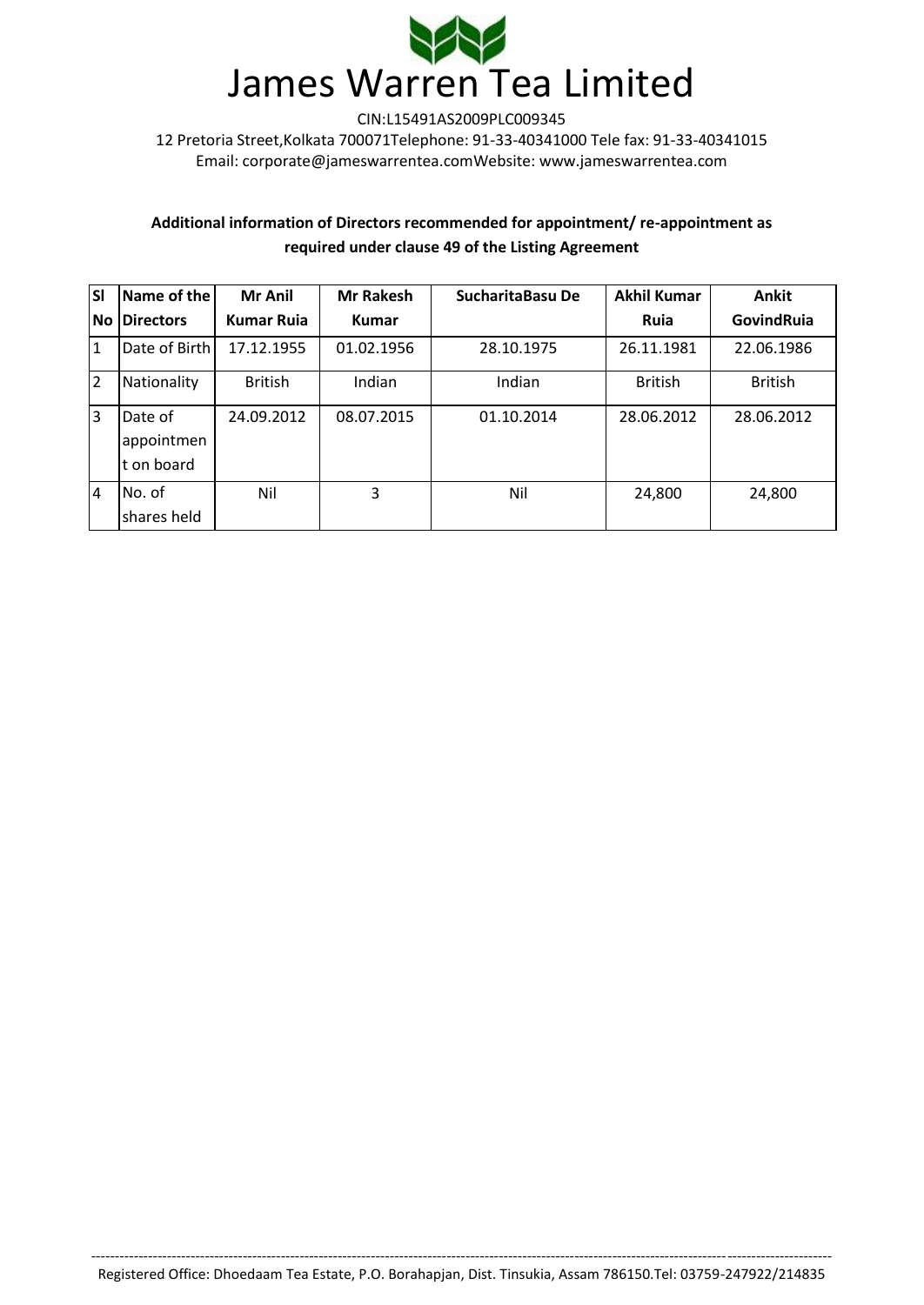

12 Pretoria Street,Kolkata 700071Telephone: 91-33-40341000 Tele fax: 91-33-40341015 Email: [corporate@jameswarrentea.comW](mailto:corporate@jameswarrentea.com)ebsite: www.jameswarrentea.com

| 5 |             | Qualification   Mr. Anil Ruia,   Mr. |                              | Rakesh   Mrs. SucharitaBasu De   | Mr.<br>Akhil          | Ankit<br>Mr.      |
|---|-------------|--------------------------------------|------------------------------|----------------------------------|-----------------------|-------------------|
|   | & Expertise | holds                                | law Kumar                    | is<br>$\mathsf{a}$<br>practising | Kumar                 | Ruia<br>Govind    |
|   |             | degree from Srivastava               |                              | She<br>advocate.<br>has          | Ruiaholds<br>a        | holds a degree    |
|   |             | King's                               | holds<br>a l                 | extensive<br>work                | of<br>degree          | in Law from       |
|   |             | College,                             | Bachelor's                   | experience<br>in                 | <b>MBA</b><br>from    | the University    |
|   |             | London                               | and degree<br>of             | commercial<br>and                | the                   | of Oxford, U.K.   |
|   |             | also                                 | a Science<br>and             | corporate                        | University of         | is<br>He<br>a     |
|   |             | Chartered                            | <b>LLB</b><br>from           | joint<br>agreements,             | California at         | qualified         |
|   |             | Accountant.                          | Lucknow                      | venture and financing            | Berkeley,             | solicitor in the  |
|   |             | His business                         | University and               | transactions,<br>real            | U.S.A<br>and          | Courts<br>of      |
|   |             | activities                           | has achieved                 | estate, trust laws and           | Master                | England<br>and    |
|   |             | involves                             | a landmark in                | litigation and has led           | Degree<br>in          | Wales<br>and      |
|   |             | importation,                         | the<br>Tea                   | and been involved in             | Managemen             | practised<br>law  |
|   |             | distribution                         | Sector.<br>He                | numerous                         | t from the            | Linklaters<br>at  |
|   |             | and                                  | also<br>was                  | transactions involving           | London                | LLP, in London    |
|   |             |                                      | conversion of elected as the | above.<br>She<br>the             | School<br>of          | and Singapore.    |
|   |             | textiles                             | secretary<br>of              | advises a range of               | Economics,            | has<br>also<br>He |
|   |             | products.                            | Panitola                     | Indian<br>large<br>and           | U.K. Prior to         | worked in the     |
|   |             | <b>MrRuia</b>                        | is Sports<br>Club            | multinational clients            | joining<br>our        | retail division   |
|   |             | also involved and                    | Tingri                       | in various<br>business           | Company, he           | of<br>Future      |
|   |             | in                                   | Club<br>from                 | sectors<br>including             | has worked            | Group,            |
|   |             | philanthropic 2008-14,               |                              | infrastructure,<br>real          | at<br><b>Barclays</b> | Mumbai<br>and     |
|   |             |                                      | , social and which are the   | estate, power, carbon            | Capital<br>in         | has marketing     |
|   |             | charitable                           | renowned                     | credit,<br>finance,              | London, U.K.          | experience. He    |
|   |             |                                      | activities for planters club | banking,<br>telecom,             | He has his            | his<br>has        |
|   |             | social cause.                        | Tinsukia/<br>in              | automobile,                      | expertise<br>in       | expertise<br>in   |
|   |             |                                      | Dibrugarh                    | engineering,<br>steel,           | Specific              | Specific          |
|   |             |                                      | district,                    | cement,<br>agriculture           | Functional            | Functional        |
|   |             |                                      | Assam.                       | and<br>agri-products,            | of<br>Areas           | Areas of Law,     |
|   |             |                                      |                              | software<br>and                  | Finance,              | Marketing and     |
|   |             |                                      |                              | information                      | Administrati          | Corporate         |
|   |             |                                      |                              | technology,<br>retail,           | on<br>and             | Administration    |
|   |             |                                      |                              | services.                        | General               |                   |
|   |             |                                      |                              |                                  | Corporate             |                   |
|   |             |                                      |                              |                                  | Areas.                |                   |

------------------------------------------------------------------------------------------------------------------------------------------------------------ Registered Office: Dhoedaam Tea Estate, P.O. Borahapjan, Dist. Tinsukia, Assam 786150.Tel: 03759-247922/214835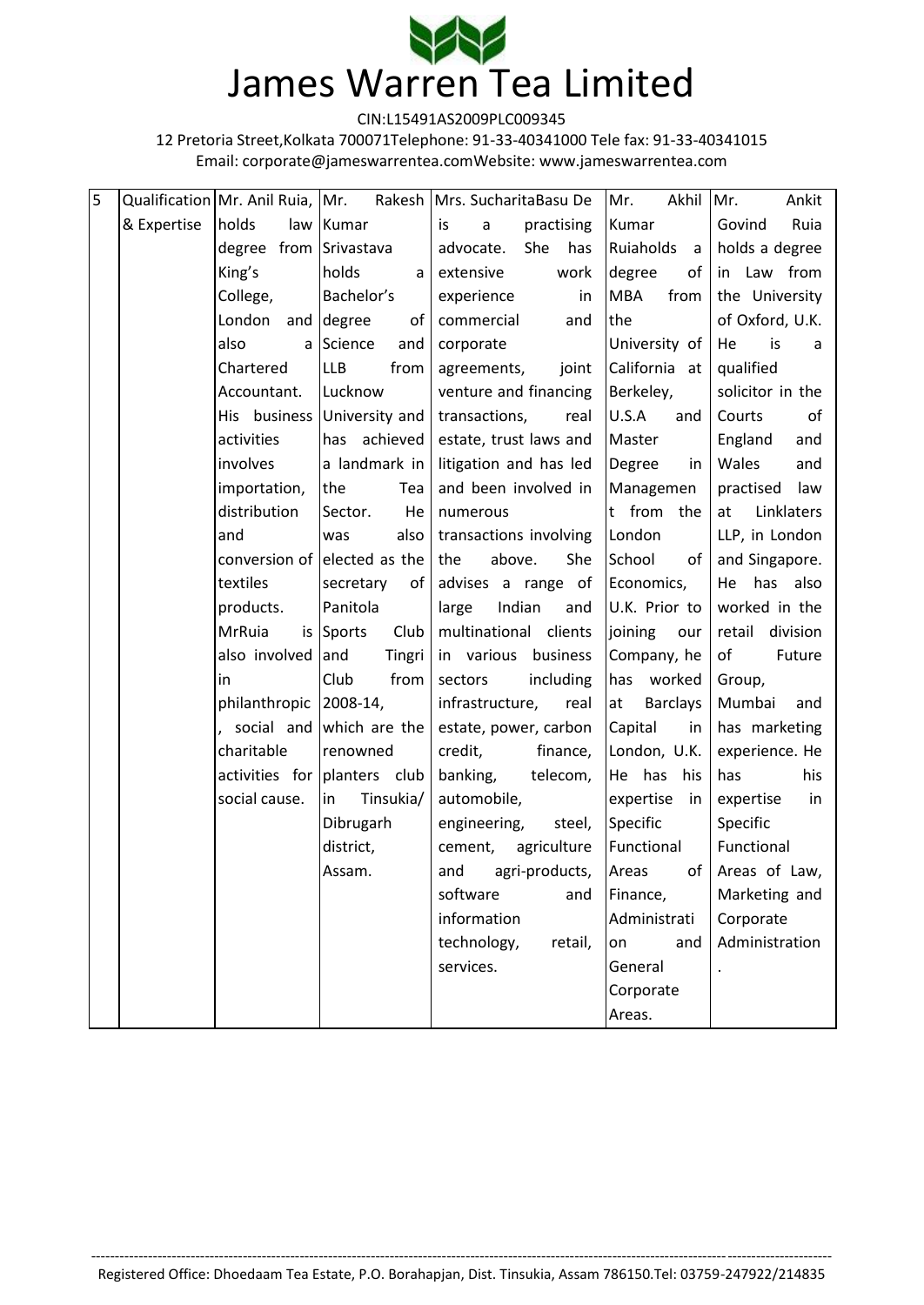

12 Pretoria Street,Kolkata 700071Telephone: 91-33-40341000 Tele fax: 91-33-40341015 Email: [corporate@jameswarrentea.comW](mailto:corporate@jameswarrentea.com)ebsite: www.jameswarrentea.com

| $6\phantom{1}6$ | Directorship   1. JW |                             | Nil         | 1. Harrisons Malayalam 1. | JW                          | 1.JW Properties |
|-----------------|----------------------|-----------------------------|-------------|---------------------------|-----------------------------|-----------------|
|                 | in other             | Properties                  |             | Ltd                       | Propertie                   | Private         |
|                 | Companies            | Private                     |             | 2. Steel Holdings Ltd.    | s Private                   | Limited         |
|                 |                      | Limited                     |             | 3. Pilani Investment and  | Limited                     | 2.JWR           |
|                 |                      | 2. JWR                      |             | Industries                | 2. JWR                      | Properties      |
|                 |                      | Properties                  |             | <b>Corporation Ltd</b>    | Properties                  | Private         |
|                 |                      | Private                     |             | 4. GillandersArbuthnot    | Private                     | Limited         |
|                 |                      | Limited                     |             | & Co. Ltd.                | Limited                     | 3.JW Trading    |
|                 |                      |                             |             | 5. GKW Limited            | 3. JW Trading               | Pvt Ltd         |
|                 |                      |                             |             | 6. CESC Properties        | Pvt Ltd                     | 4.AR Realty Pvt |
|                 |                      |                             |             | Limited                   | 4. AKR                      | Ltd             |
|                 |                      |                             |             | 7. Khaitan Consultants    | Properties                  |                 |
|                 |                      |                             |             | Limited                   | Pvt Ltd                     |                 |
|                 |                      |                             |             | 8. MurlidharRatanlal      | 5. AR Realty                |                 |
|                 |                      |                             |             | <b>Exports Limited</b>    | Pvt Ltd                     |                 |
|                 |                      |                             |             | 9. Rainbow Investments    |                             |                 |
|                 |                      |                             |             |                           |                             |                 |
|                 |                      |                             |             | Limited                   |                             |                 |
| 7               | Member/              | Chairman: Nil Chairman: Nil |             | Chairman: Nil             | Chairman: Nil Chairman: Nil |                 |
|                 |                      | Chairman of   Member: Nil   | Member: Nil | Member:                   | Member: Nil                 | Member: Nil     |
|                 | the Board            |                             |             | 1. Audit Committee -      |                             |                 |
|                 | Committees           |                             |             | a) Pilani Investment      |                             |                 |
|                 | in other             |                             |             | and Industries            |                             |                 |
|                 | Companies*           |                             |             | Corporation Ltd.          |                             |                 |
|                 |                      |                             |             | b) Gillanders             |                             |                 |
|                 |                      |                             |             | Arbuthnot & Co. Ltd       |                             |                 |
|                 |                      |                             |             | 2. Stakeholders           |                             |                 |
|                 |                      |                             |             | Relationship              |                             |                 |
|                 |                      |                             |             | Committee-                |                             |                 |
|                 |                      |                             |             | a) GKW Limited.           |                             |                 |
|                 |                      |                             |             | b) Pilani Investment      |                             |                 |
|                 |                      |                             |             | and Industries            |                             |                 |

*\*Information with respect to Chairmanship/ membership in Board committees of the Company for the above Directors has been detailed in the section 'The Report on Corporate Governance' as annexed to this Annual Report.Details of Committee Chairmanship/ memberships includes only Audit Committee and Stake holders' Relationship Committee of other Public Limited Companies(whether Listed or not).*

------------------------------------------------------------------------------------------------------------------------------------------------------------ Registered Office: Dhoedaam Tea Estate, P.O. Borahapjan, Dist. Tinsukia, Assam 786150.Tel: 03759-247922/214835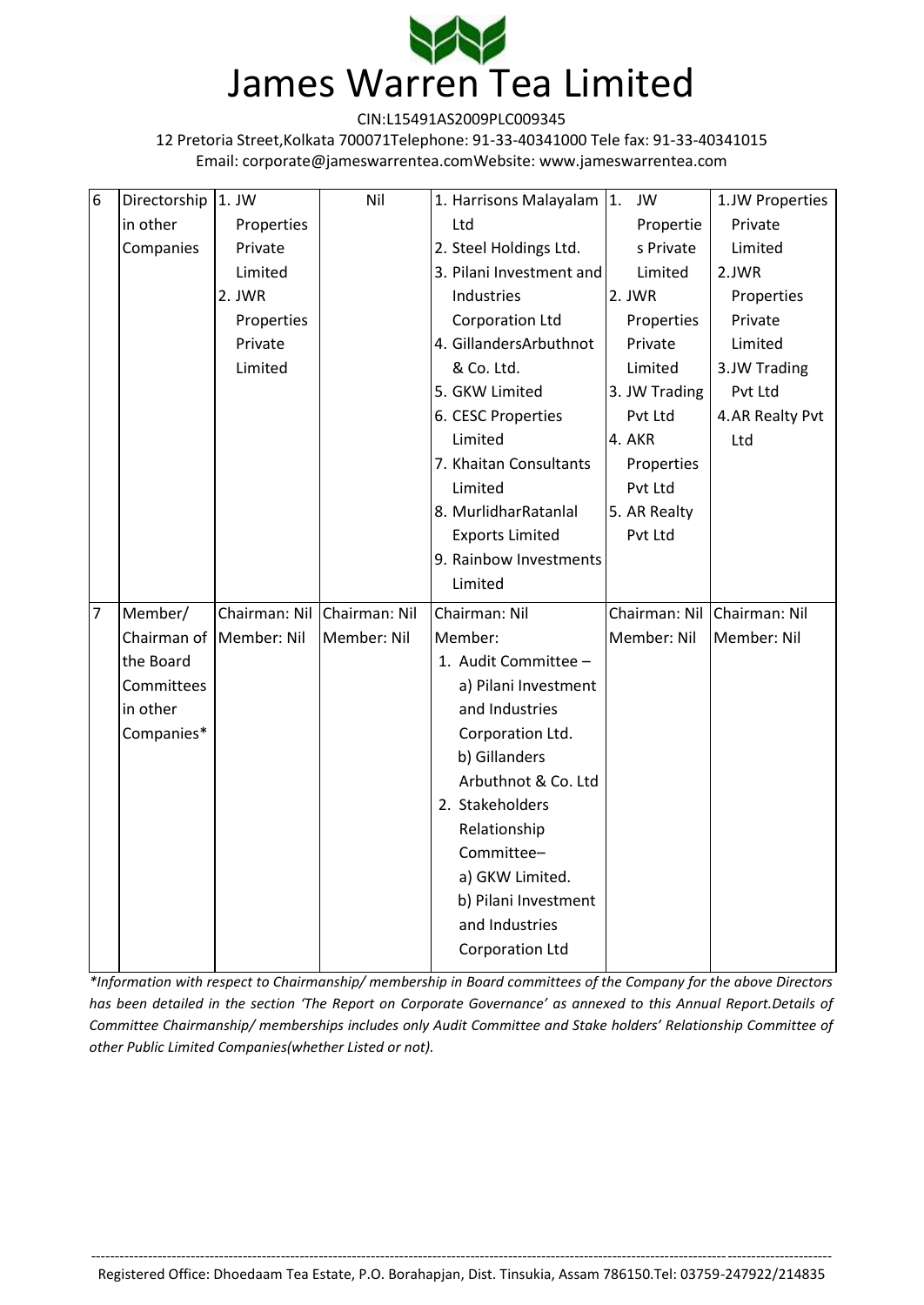

# **Statement as per Schedule V (third proviso of Section II of Part II)of the Companies Act, 2013 in respect of remuneration payable by the Company having no profits or inadequate profits**

## **I. General Information:**

- 1) Nature of industry: Manufacturing of Tea.
- 2) Date or expected date of commencement of commercial production: Not Applicable as it is an existing Company since 2009.
- 3) In case of new Companies, expected date of commencement of activities asper project approved by financial institutions appearing in the prospectus: Not Applicable.
- 4) Financial performance based on given indicators:

|                    |           | (Rs in Lakhs) |           |
|--------------------|-----------|---------------|-----------|
|                    | 31.3.2015 | 31.3.2014     | 31.3.2013 |
| Turnover (Gross):  | 13446.70  | 14238.28      | 16.90     |
| Net Profit/(Loss): | 507.46    | 2029.20       | (1.07)    |

5) Foreign investments or collaborations, if any: Not Applicable

## **II. Information about the appointee:**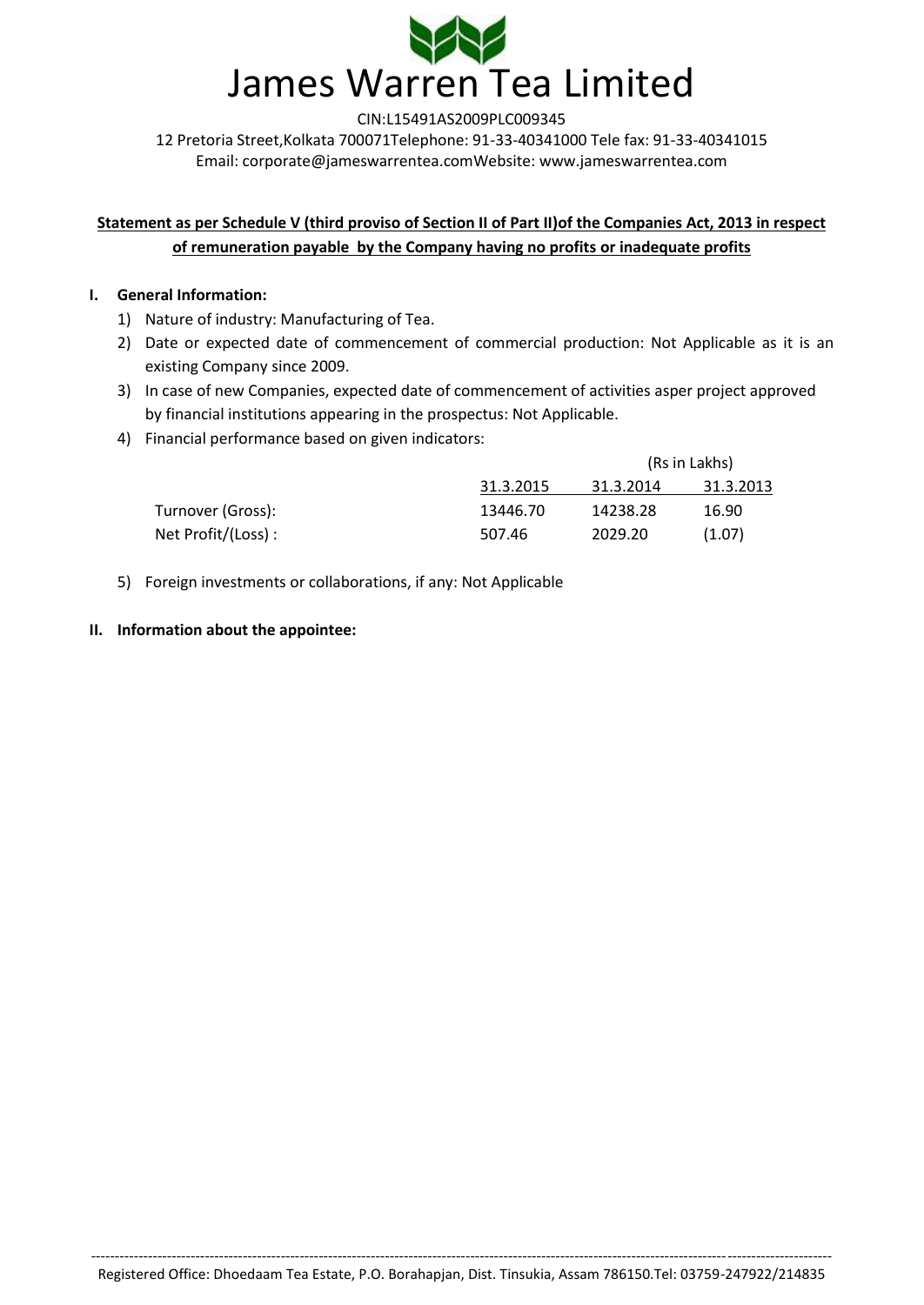

12 Pretoria Street,Kolkata 700071Telephone: 91-33-40341000 Tele fax: 91-33-40341015 Email: [corporate@jameswarrentea.comW](mailto:corporate@jameswarrentea.com)ebsite: www.jameswarrentea.com

| Name of the                     | Rakesh Kumar Srivastava                 | <b>Akhil Kumar Ruia</b>                                 | <b>Ankit GovindRuia</b>                                        |
|---------------------------------|-----------------------------------------|---------------------------------------------------------|----------------------------------------------------------------|
| appointee:                      |                                         |                                                         |                                                                |
| <b>Background</b>               | Rakesh<br>Mr.<br>Kumar                  | Mr. Akhil Kumar Ruia, aged                              | Mr. AnkitGovindRuia, aged 30                                   |
| details:                        | Srivastava, aged 59 years,              | 34 years, holds a degree of                             | years, holds a degree in Law                                   |
|                                 | holds a Bachelor's degree               | MBA from the University of                              | from the University of Oxford,                                 |
|                                 | of Science and LL.B from                | California at Berkeley, U.S.A                           | U.K. He is a qualified solicitor in                            |
|                                 | Lucknow University and                  | and<br>Master<br>Degree<br>in                           | the Courts of England and Wales                                |
|                                 | has achieved a landmark                 | Management<br>from<br>the                               | and practised law at Linklaters                                |
|                                 | in the Tea Sector. He was               | London<br>School<br>of                                  | LLP, in London and Singapore.                                  |
|                                 | elected<br>also<br>the<br>as            | Economics, U.K. He<br>has                               | He has also worked in the retail                               |
|                                 | of<br>Panitola<br>secretary             | worked at Barclays Capital in                           | division<br>of<br>Future<br>Group,                             |
|                                 | Sports Club and Tingri                  | London, U.K and has his                                 | Mumbai<br>and<br>has<br>intensive                              |
|                                 | Club from 2008-14, which                | expertise<br>in<br>Specific                             | marketing experience. He has                                   |
|                                 | are the renowned planters               | Functional Areas of Finance,                            | expertise<br>Specific<br>his<br>in                             |
|                                 | club<br>in<br>Tinsukia/                 | Administration and General                              | Functional<br>of<br>Law,<br>areas                              |
|                                 | Dibrugarh district, Assam.              | Corporate Areas.                                        | Marketing<br>and<br>Corporate                                  |
|                                 |                                         |                                                         | Administration.                                                |
| Past                            | Rs14.23 Lakhs p.a                       | Rs 81.46 Lakhs p.a                                      | Rs 79.44 Lakhs p.a                                             |
| remuneration                    |                                         |                                                         |                                                                |
| <b>Recognition or</b>           | N.A                                     | N.A                                                     | N.A                                                            |
| awards                          |                                         |                                                         |                                                                |
| Job profile and                 | Rakesh<br>Mr.<br>Kumar                  | Mr. Akhil Kumar Ruia shall                              | Mr. Ankit GovindRuia shall be                                  |
| his suitability                 | Srivastavashall<br>be                   | for<br>responsible<br>be                                | responsible for operations, areas                              |
|                                 | responsible<br>for                      | operations,<br>Finance,                                 | of Law, Sales and Marketing,                                   |
|                                 | operations,<br>Administration and other | Administration<br>and other<br>functions of the Company | Corporate Administration and<br>other functions of the Company |
|                                 | functions of all the Tea                | and shall be accountable to                             | and shall be accountable to the                                |
|                                 | Estate<br>and<br>shall<br>be            | the Board, subject to the                               | Board, subject to the overall                                  |
|                                 | accountable to the Board,               | overall<br>superintendence,                             | superintendence, direction and                                 |
|                                 | subject to the overall                  | direction and control of the                            | control of the Board.                                          |
|                                 | superintendence,                        | Board                                                   |                                                                |
|                                 | direction and control of<br>the Board   |                                                         |                                                                |
| Remuneration                    | Rs 14.50 Lakhs p.a as per               | Rs 200.84 Lakhs p.a as per                              | 200.84 Lakhs p.a as per<br><b>Rs</b>                           |
| proposed                        | resolution                              | resolution                                              | resolution                                                     |
|                                 |                                         |                                                         |                                                                |
| Comparative                     | Board<br>of<br>The<br>is<br>the         | The Board is of the opinion                             | The Board is of the opinion that                               |
| remuneration                    | opinion that the proposed               | the<br>that<br>proposed                                 | proposed<br>remunerationis<br>the                              |
| profile with                    | remunerationis                          | remunerationis                                          | commensurate with his role and                                 |
| respect to<br>industry, size of | commensurate with<br>his                | commensurate with his role                              | responsibility<br>as<br>a                                      |
| the Company,                    | role and responsibility as a            | responsibility<br>and<br>as<br>a -                      | WholetimeDirector<br>of<br>the                                 |
| profile of the                  | WholetimeDirector of the                | WholetimeDirector of the                                | Company.                                                       |
| position and                    | Company.                                | Company.                                                |                                                                |
| person                          |                                         |                                                         |                                                                |